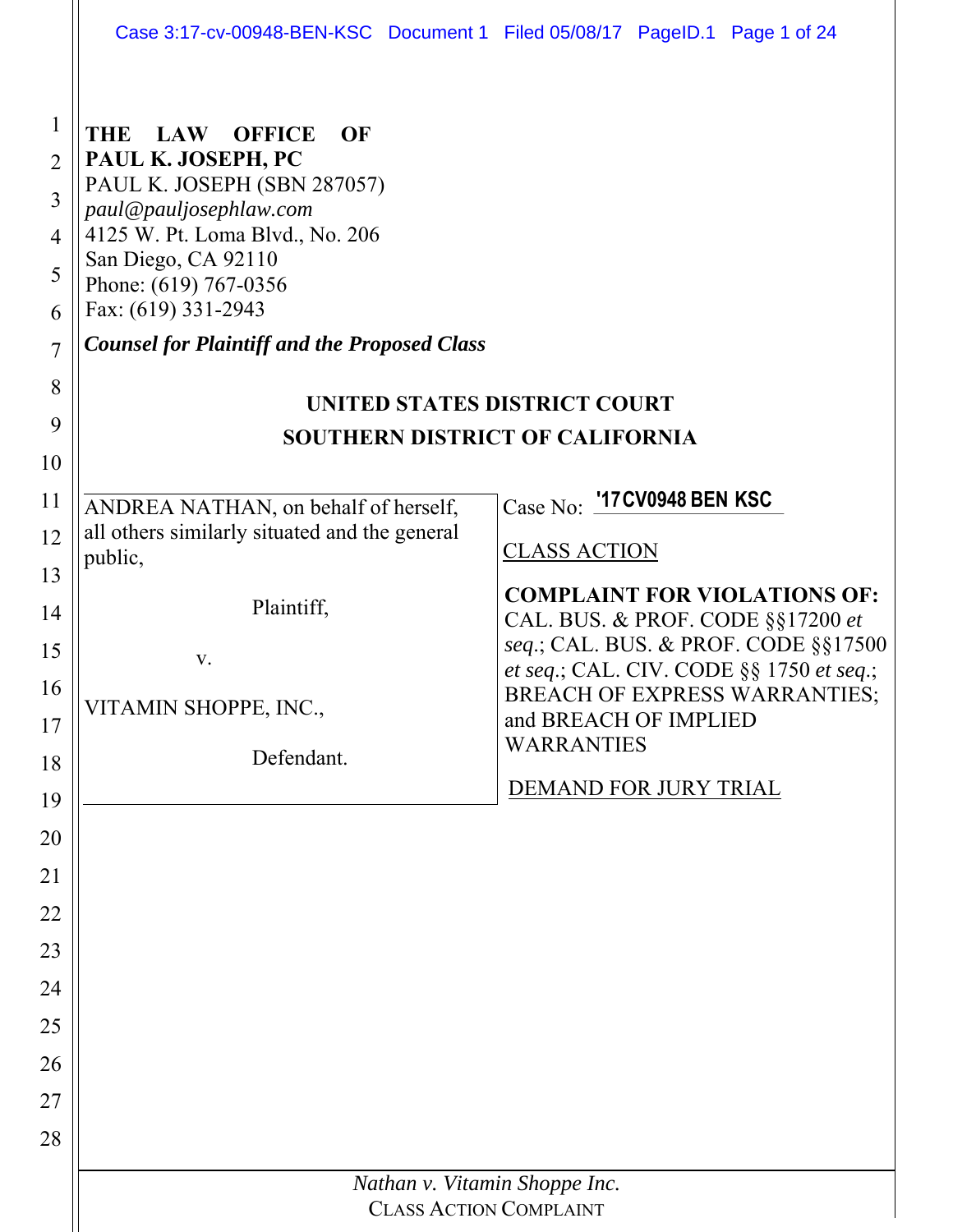Plaintiff Andrea Nathan, on behalf of herself, all others similarly situated, and the general public, by and through her undersigned counsel, hereby sues Vitamin Shoppe Inc., ("Defendant"), and alleges the following upon her own knowledge, or where she lacks personal knowledge, upon information and belief and the investigation of her counsel.

### **INTRODUCTION**

6 7 8 9 10 1. Defendant markets Vitamin Shoppe brand "Garcinia Cambogia Extract," (the "Product"), a dietary supplement that Defendant falsely claims is an effective aid in "weight management" and "appetite control" despite that the Product's only purportedly active ingredients, Hydroxycitric Acid ("HCA") and chromium are scientifically proven to be incapable of providing such weight-loss benefits.

11 12 2. Plaintiff read and relied upon Defendant's claims when purchasing the Product and was damaged as a result.

13 14 15 16 17 18 3. Plaintiff brings this action challenging Defendant's misleading weight-loss claims relating to the Product on behalf of herself and all others similarly situated consumers in California, alleging violations of the California Consumer Legal Remedies Act, Cal. Civ. Code §§ 1750 *et seq*. ("CLRA"), Unfair Competition Law, Cal. Bus. & Prof. Code §§ 17200 *et seq*. ("UCL"), and False Advertising Law, *id.* §§ 17500 *et seq*. ("FAL"). Plaintiff further alleges that Defendant breached express and implied warranties under state law.

19 20 21 22 23 4. Plaintiff seeks an order compelling Defendant to (a) cease marketing the Product using the misleading and unlawful tactics complained of herein, (b) destroy all misleading, deceptive, and unlawful materials, (c) conduct a corrective advertising campaign, (d) restore the amounts by which it has been unjustly enriched, and (e) pay restitution damages and punitive damages, as allowed by law.

## **JURISDICTION & VENUE**

5. This Court has original jurisdiction over this action under 28 U.S.C. § 1332(d)(2) (The Class Action Fairness Act) because the matter in controversy exceeds the sum or value

24

25

26

27

1

2

3

4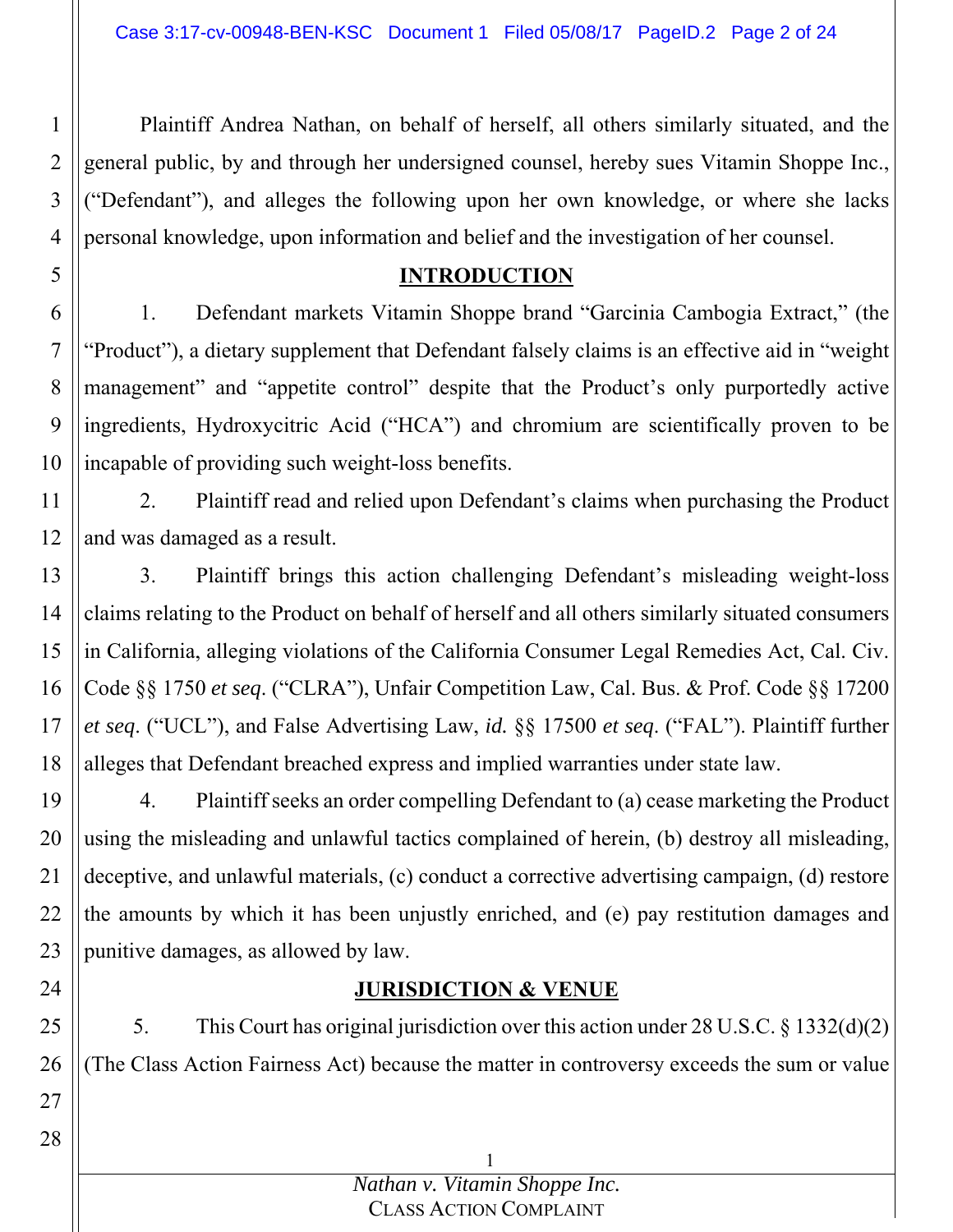of \$5,000,000, exclusive of interest and costs, and because more than two-thirds of the members of the Class reside in states other than the state of which any defendant is a citizen.

1

2

12

13

17

24

25

26

27

28

3 4 5 6. The Court has personal jurisdiction over Defendant because it has purposely availed itself of the benefits and privileges of conducting business activities within California, and consented to personal jurisdiction by registering to do business in California.

6 7 8 9 10 11 7. Venue is proper in this Court pursuant to 28 U.S.C. § 1391 because Plaintiff resides in and suffered injuries as a result of Defendant's acts in this District, many of the acts and transactions giving rise to this action occurred in this District, and Defendant (1) has intentionally availed itself of the laws and markets of this District through the promotion, marketing, distribution, and sale of the Product in this District, and (2) is subject to personal jurisdiction in this District.

### **PARTIES**

8. Plaintiff Andrea Nathan is a resident of San Diego, California.

14 15 16 9. Defendant Vitamin Shoppe Inc., is a Delaware corporation with its principal place of business in New Jersey. Defendant is registered to do business in California as entity number C3656948.

### **FACTS**

#### 18 19 **I. Scientific Research Demonstrates that Garcinia Cambogia Extract (HCA) Is Not Effective in Supporting Weight Loss, Weight Management or Appetite Control**

20 21 22 23 10. Numerous randomized, placebo controlled scientific studies demonstrate that Garcinia Cambogia extract and/or HCA does not provide weight-loss or appetite control benefits in humans. In fact, the only reliable scientific evidence demonstrates it is no more effective as a weight-management aid than a placebo.

> *Nathan v. Vitamin Shoppe Inc.* CLASS ACTION COMPLAINT

 $\mathcal{P}$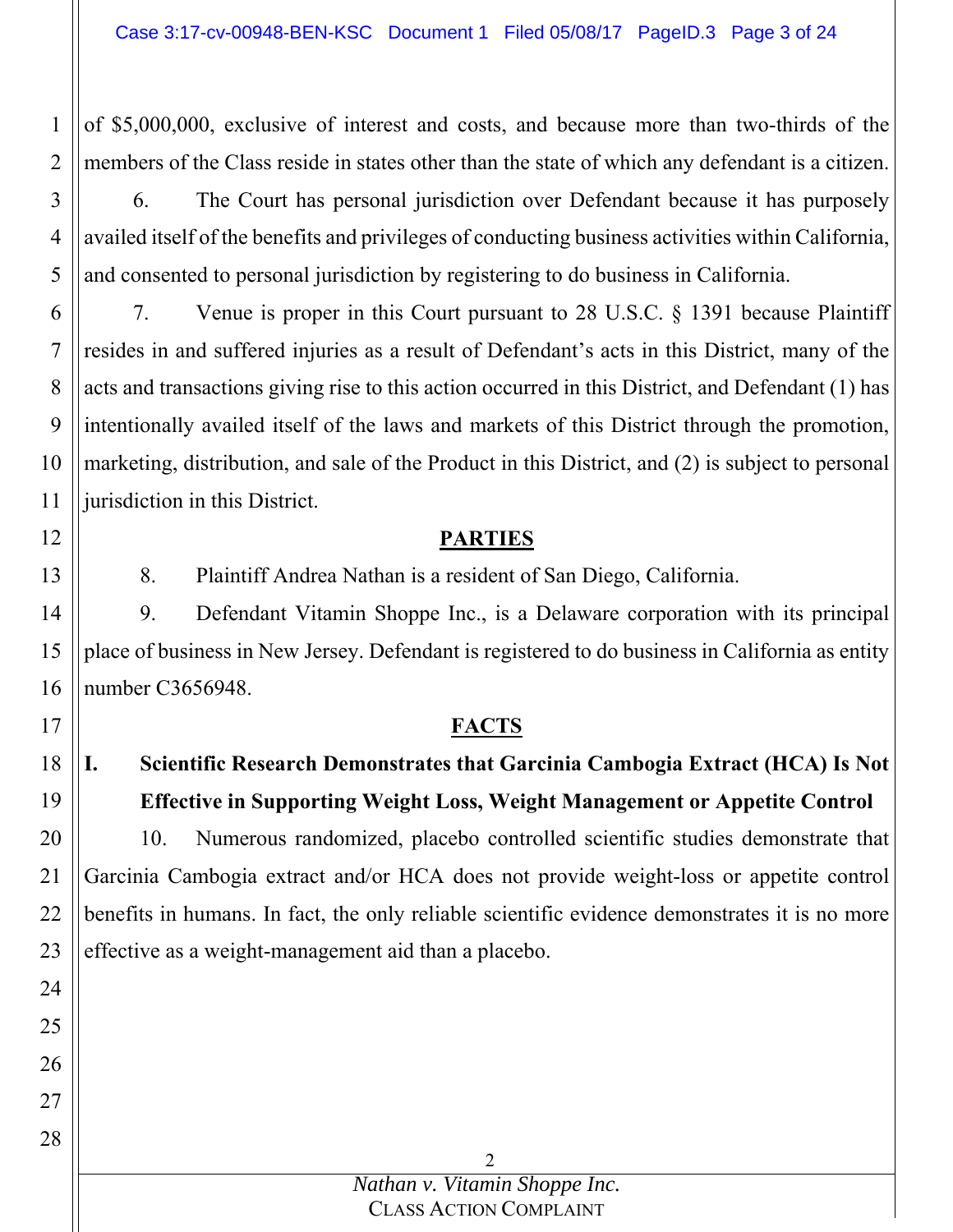2 3 11. In 1998, Dr. Steven Heymsfield and his colleagues published the first study to "examine the effectiveness of hydroxycitric acid for weight loss and fat mass reduction in a rigorous controlled trial."1

1

22

23

24

25

26

27

28

4 5 6 7 8 9 12. Dr. Heymsfield and his team of researchers specifically noted that, at that time, the "evidence of human hydroxycitric acid efficacy for weight control is based largely on studies with small sample sizes, studies that failed to include a placebo-treated group, and use of inaccurate measures of body lipid change." Therefore, their "investigation was designed to overcome limitations of earlier studies and examine the effectiveness of hydroxycitric acid for weight loss and fat mass reduction in a rigorous controlled trial." 2

10 11 12 13 13. The study was "carried out using accepted clinical trial design procedures and applying accurate body composition [measurement] methods," and was designed "to evaluate the efficacy of G. cambogia for body weight and fat mass loss in overweight human subjects."<sup>3</sup>

14 15 16 17 14. The "study, carried out during a 12-week evaluation period and using accepted experimental design and in vivo analytic methods, failed to support the hypothesis that hydroxycitric acid as prescribed promotes either additional weight or fat mass loss beyond that observed with placebo."4

18 19 15. "Specifically, body weight and fat mass change during the 12-week study period did not differ significantly between placebo and treatment groups."

20 21 16. "Additionally, there were no observed selective fat-mobilizing effects specifically attributable to the active agent, hydroxycitric acid."

l <sup>1</sup> S. Heymsfield et al., *Garcinia Cambogia (Hydroxycitric Acid) as a potential antiobestiy agent*, 280 J. Am. Med. Assoc. 1596, 1596 (1998). <sup>2</sup> *Id*. 3 *Id.*<sup>4</sup> *Id.* at 1599.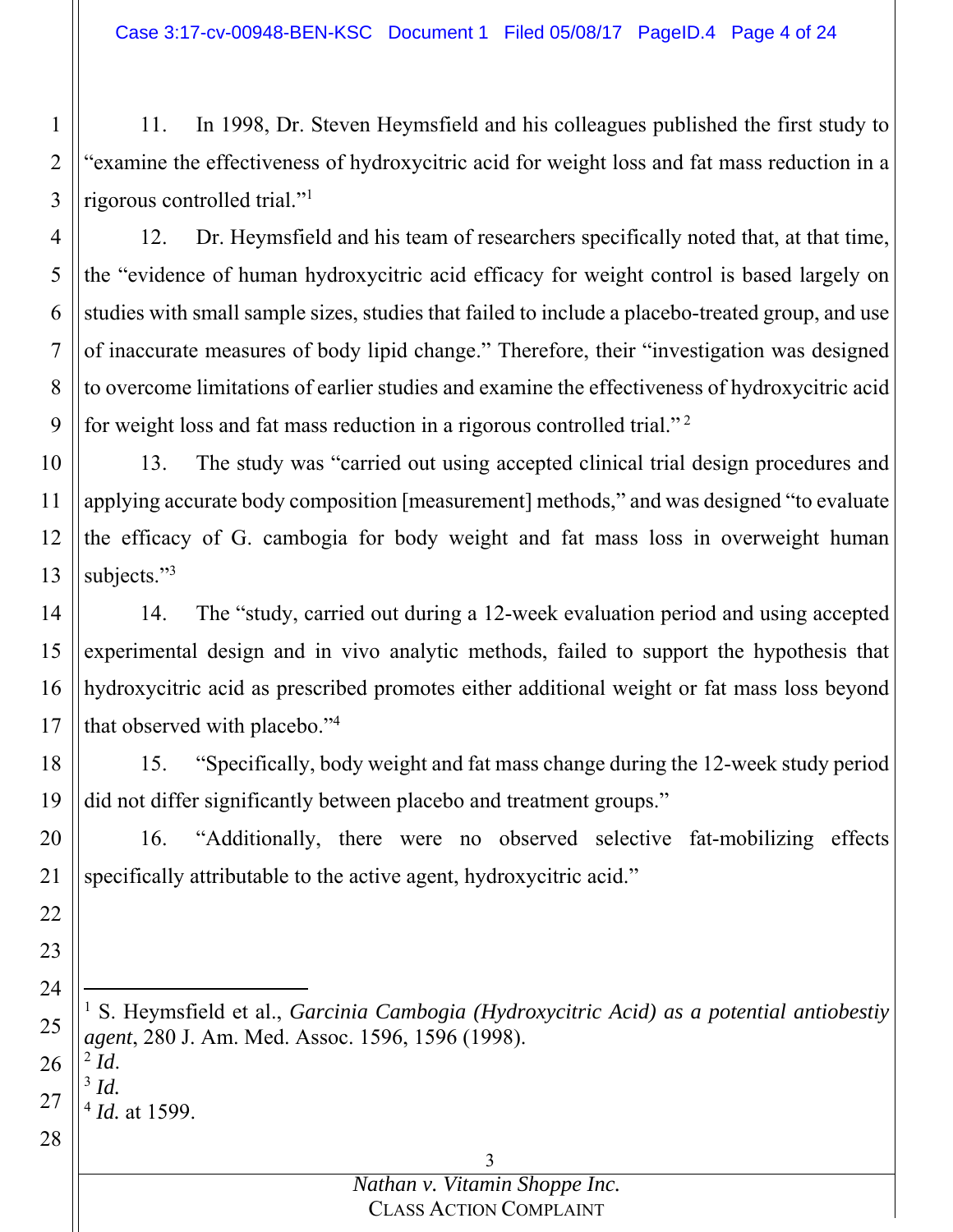Case 3:17-cv-00948-BEN-KSC Document 1 Filed 05/08/17 PageID.5 Page 5 of 24

1 2 3 17. The researchers specifically noted that the difference in weight loss between the subjects that received the HCA supplementation and those that received the placebo was "not statistically significant."<sup>5</sup>

18. Further, "[b]ody weight change differences remained nonsignificant after controlling for patient starting weight, sex, and age,"<sup>6</sup> and "[i]n no case did any secondary analysis indicate any statistically significant effect for the active compound to produce more weight loss than placebo."<sup>7</sup>

8 9 10 11 19. In addition, the study found that Garcinia Cambogia had no effect on fat loss.<sup>8</sup> Rather, "the percentage of fat mass differences also was nonsignificant," and "in no case did analysis indicate any statistically significant effect for the active compound to produce a different percentage of body fat mass loss than the placebo."9

12 13 20. In sum, this rigorous study, which "was designed to overcome limitations of earlier studies," "failed to support a specific weight loss effect of G Cambogia."<sup>10</sup>

14 15 16 17 21. The next year, the International Journal of Obesity published a "double blind, placebo controlled, randomized, crossover study" that likewise concluded that HCA supplementation was not an effective weight loss agent in people consuming a typical mixed  $\text{dict.}^{11}$ 

18 19 20 22. The authors of the study noted that "[t]here are reports to support the role of  $(-)$ -HCA in promoting weight loss during a de novo lipogenic state in rodent studies, however, most people taking these weight loss supplements are not consuming diets that produce

22 23 24 -<sup>5</sup> *Id.* at 1598.  $6$   $Id.$  $^7$  *Id.* <sup>8</sup> *Id.*

21

25

27

28

26 <sup>10</sup> *Id.* at 1599.

<sup>9</sup> *Id.*

11 AD Kriketos et al., *-hydroxycitric acid does not affect energy expenditure and substrate oxidation in adult males in a post-absorptive state*, 23 Int. J. Obesity 867 (1999).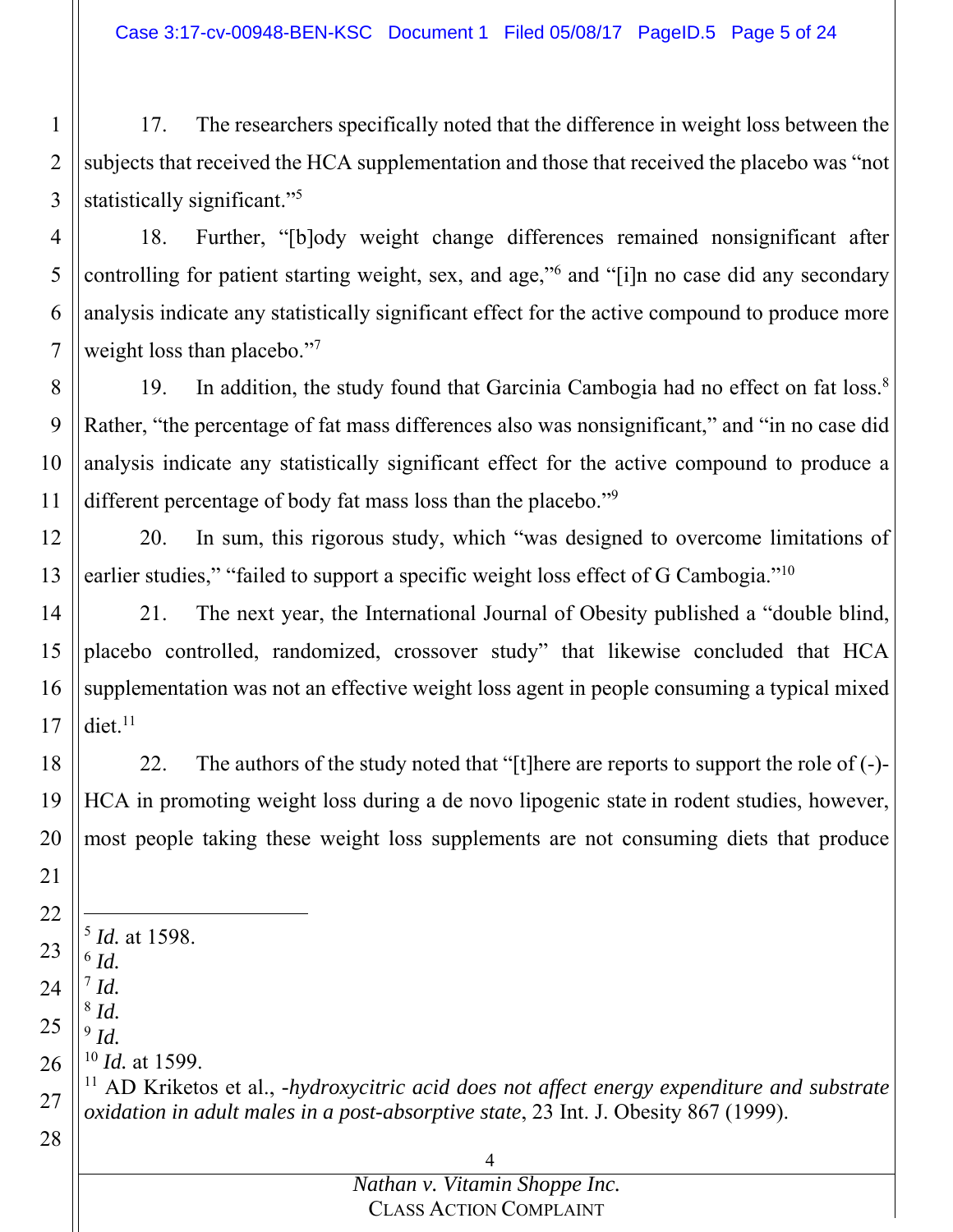1 2 3 substrate de novo lipogenesis."<sup>12</sup> Therefore, they designed their study to examine "the effect of (--)-HCA on the regulation of metabolism in humans consuming a typical Western diet (approx.  $30 \pm 35\%$  total calories as fat)."<sup>13</sup>

4 5 6 23. Once again, after conducting a rigorous trial, the "results d[id] not support (--)- HCA supplementation as an effective weight loss agent in people consuming a typical mixed diet."<sup>14</sup>

24. The study found no effect on weight loss or fat metabolism.

25. In fact, "[b]ody weight did not change over the course of the study."<sup>15</sup>

9 10 26. Further, HCA supplementation had no effect "on circulating concentrations of blood substrates associated with fat oxidation and regulation of glucose metabolism."16

11 12 13 27. Therefore, the authors concluded that "the inability to demonstrate metabolic changes consistent with citrate lyase inhibition suggests that this mechanism is not operable to promote weight reduction  $\dots$ ."<sup>17</sup>

14 15 16 28. In 2000, the American Journal of Clinical Nutrition published a study that found that "HCA, even when provided in large quantities, does not increase total fat oxidation in vivo." $^{18}$ 

17 18 19 29. The "study showed that large doses of G. Cambogia extract  $[(18 \pm 0.4 \text{ g HCA})]$ do get absorbed in the intestine and can lead to a substantial increase in plasma HCA concentrations. However, this does not affect fat and carbohydrate oxidation rates."19

22  $\overline{a}$ <sup>12</sup> *Id.* at 868.

- 23 <sup>13</sup> *Id.*  $^{14}$  *Id.*
- 

20

21

28

7

8

24 <sup>15</sup> *Id.* at 870. <sup>16</sup> *Id.* at 872.

25 <sup>17</sup> *Id.* at 873.

26 27 18 Van Loon L et al., *Effects of acute (-)-hydroxycitrate supplementation on substrate metabolism at rest and during exercise in humans,* 72 Am. J. Clin. Nutr. 1445, 1445 (2000). <sup>19</sup> *Id.* at 1449.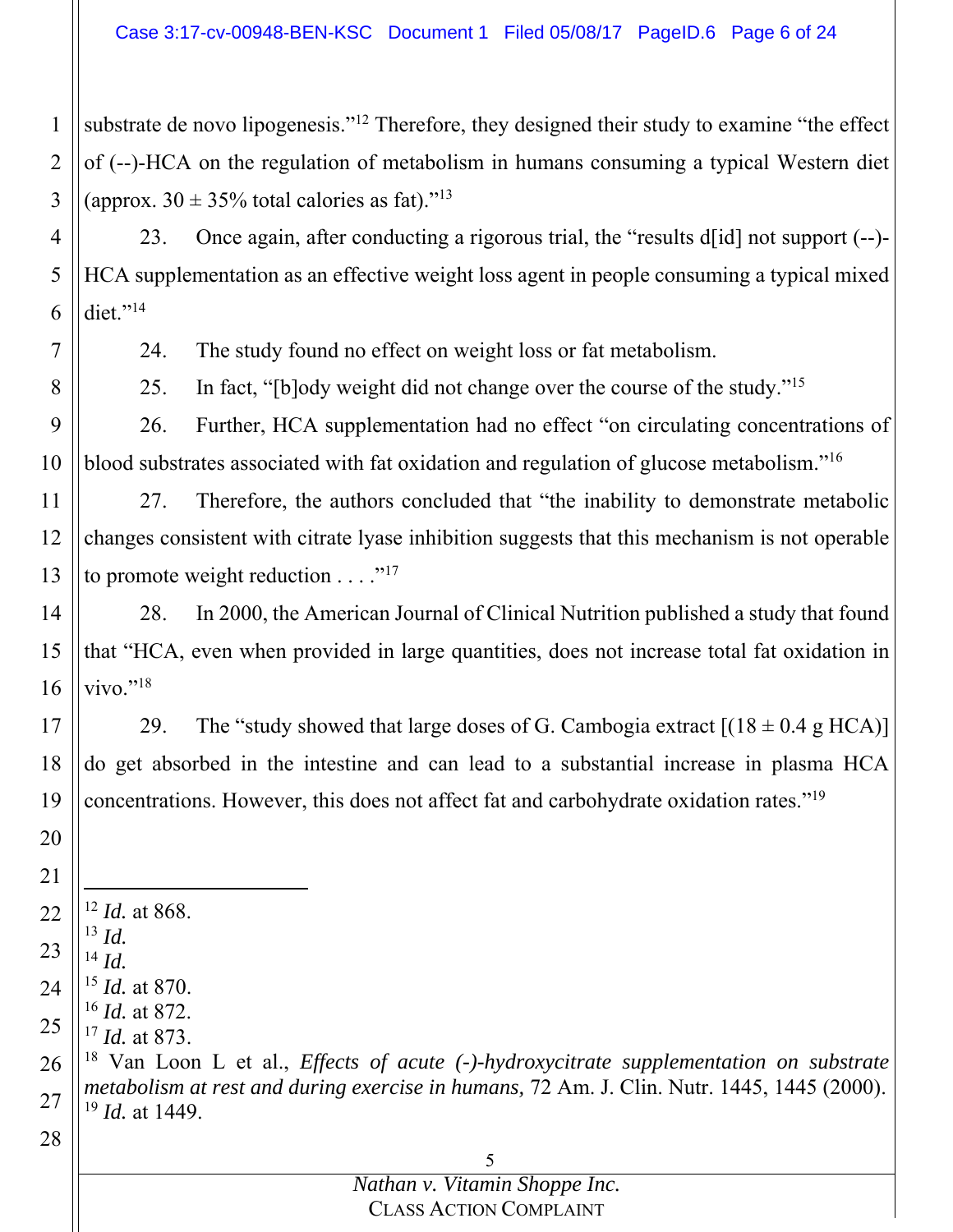30. "Accordingly, a direct effect of HCA on fat oxidation seems unlikely to contribute to its claimed antiobesity or ergogenic potential.<sup> $20$ </sup>

4 31. Thus, the authors "conclude[d] that plasma HCA availability does not increase energy expenditure or stimulate skeletal muscle fat oxidation."21

5 6 7 32. In 2001, a study publish in the International Journal of Obesity that tested the effect of HCA, found that "Two-week supplementation with HCA . . . did not result in increased satiety, fat oxidation, 24 h EE [energy expenditure] or BW [body weight] loss."<sup>22</sup>

8 9 10 11 33. The study employed a "double-blind, placebo-controlled, randomized, crossover design" and specifically examined the effects of HCA *alone* and HCA in combination medium-chain triglycerides on "satiety, fat oxidation, energy expenditure and body weight."23

12 13 34. Like other controlled human trials, the study found that HCA "did not result in increased satiety, fat oxidation, 24 h EE [energy expenditure] or BW [body weight] loss."24

14 15 16 35. The authors specifically noted that "BW [body weight] reduction was not different between treatments," and that "no difference in body fat loss was found between treatments."<sup>25</sup>

17 18 19 36. In addition, "[t]he results did not support the hypothesis that HCA supplementation may be effective on appetite and weight control by increasing fat oxidation."26

20

21

1

2

- 22 -<sup>20</sup> *Id.* 
	- <sup>21</sup> *Id.* at 1448.

- <sup>23</sup> *Id.* at 1088.
- 26 <sup>24</sup> *Id.* at 1087.
- 27 <sup>25</sup> *Id*. at 1091.
	- <sup>26</sup> *Id*. at 1087.
- 28

<sup>23</sup> 24 25 22 E. Kovacs et al., *The effects of 2-week ingestion of (--)-hydroxycitrate and (--) hydroxycitrate combined with medium-chain triglycerides on satiety, fat oxidation, energy expenditure and body weight*, 25 Int. J. Obes. 1087, 1087 (2001).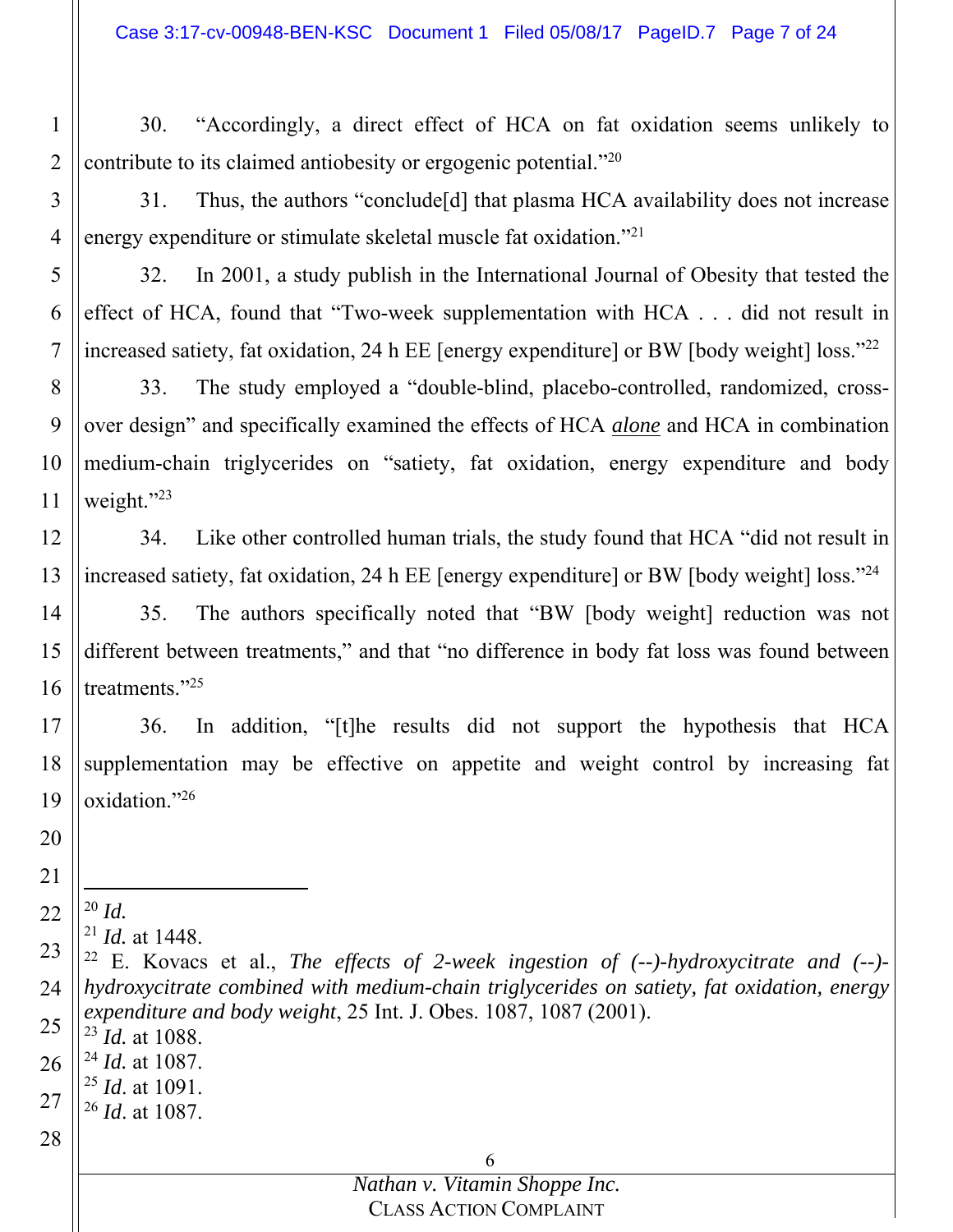1 2 37. To the contrary, "no effect of HCA on fat oxidation or 24 h energy expenditure was found." $27$ 

3 4 5 38. Further, "There was no difference in SMR [sleeping metabolic rate], RMR [resting metabolic rate], DIT [diet-induced thermogenesis] and AEE [activity-induced energy expenditure] between treatments."28

39. Put simply, "HCA was not effective."<sup>29</sup>

7 8 40. The results of more recent studies have been the same: "Garcinia cambogia extract did not show dietary efficacy."<sup>30</sup>

9 10 11 41. A 2008 study published in the Journal of Clinical Biochemistry and Nutrition, found that "hydroxycitric acid had no significant effect on the body component" and that "dietary efficacy was not indicated."31

12 13 42. That study, which employed a "double-blind, non-cross-matching test,"<sup>32</sup> found that "Garcinia cambogia extract did not show dietary efficacy."33

14 15 16 43. A 2011 study publish in the prominent Nutrition Journal found that Garcinia Cambogia extract supplementation "failed to promote weight-loss or any clinically significant change in % body fat."34

17 18 44. The researchers noted that "the evidence for the effectiveness of natural food supplements to promote weight-loss and improve health is largely derived from animal

20 -<sup>27</sup> *Id*. at 1092.

<sup>28</sup> *Id*. at 1091.

21 <sup>29</sup> *Id*. at 1093.

22 23 30 Yoshikazu Yonei et. al, *Effects on the Human Body of a Dietary Supplement Containing L-Carnitine and Garcinia Cambogia Extract: A Study using Double-blind Tests*, 42 J. Clin. Biochem. Nutr. 89, 101 (2008).

24 <sup>31</sup> *Id*. at 100.

<sup>32</sup> *Id*. at 90.

25 <sup>33</sup> *Id*. at 101.

26 27 34 Kim et al., *Does Glycine max leaves or Garcinia Cambogia promote weight-loss or lower plasma cholesterol in overweight individuals: a randomized control trial*, 10 Nutr. J. 94, 94 (2011).

28

19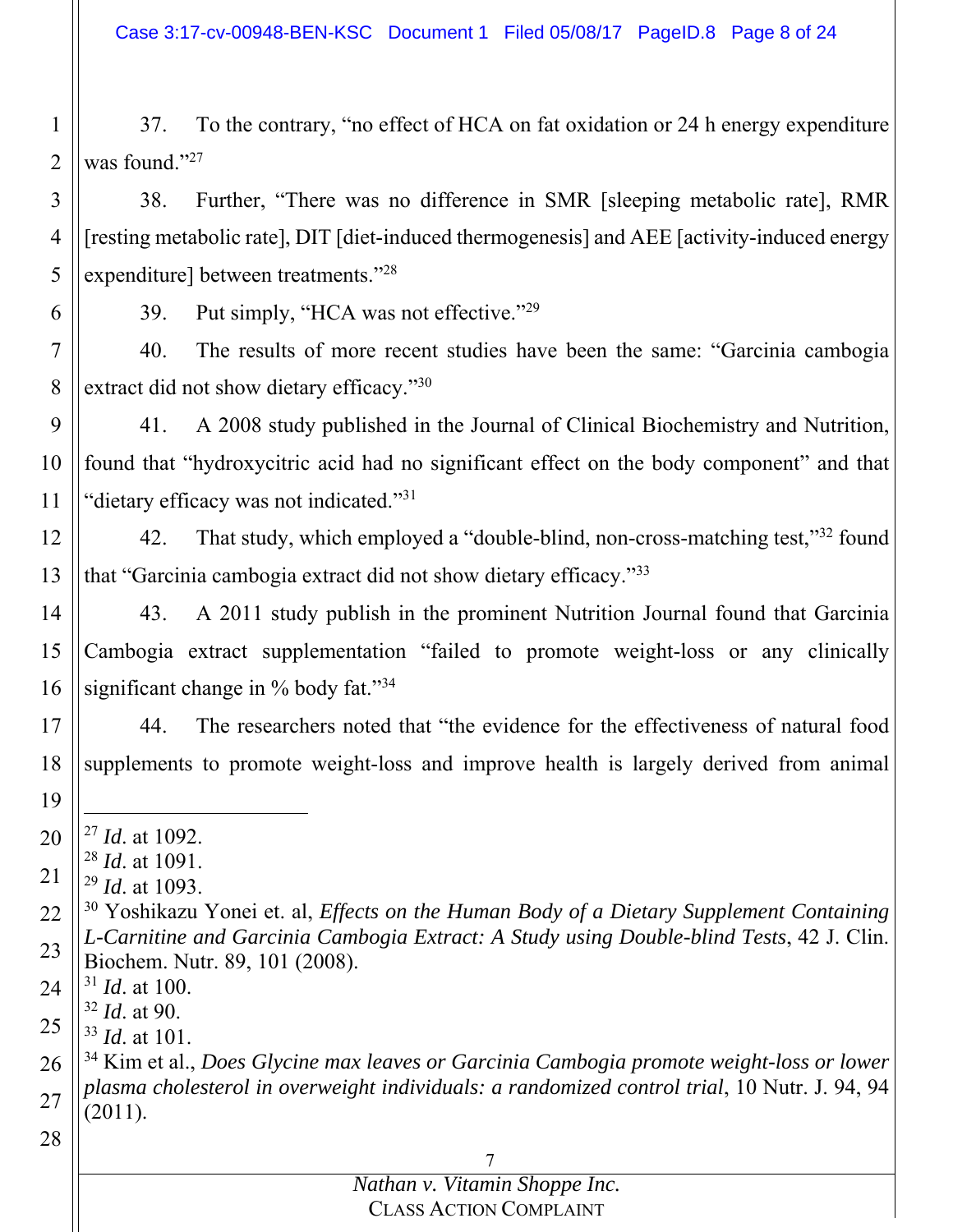1 2 3 studies. Therefore, it is essential randomized double-blind placebo-controlled trials (RCTs) are conducted to determine the effectiveness of natural food supplements to promote weightloss."35

4 5 45. The randomized double-blind placebo-controlled trial found that "GCE supplementation was not effective in promoting weight-loss in overweight individuals."<sup>36</sup>

6 7 8 46. Further, "[i]n agreement with past studies the present study provided no evidence that [garcinia cambogia extract] GCE supplementation can modify calorie intake in overweight individuals consuming their habitual diet."37

9 10 47. Like the previous studies, "neither EGML nor GCE supplementation alone can promote weight-loss in overweight individuals."38

11 12 13 48. These studies, all of which were controlled human trials, affirmatively demonstrate that Garcinia Cambogia extract (HCA) does not and cannot aid weight management or appetite control.

#### 14 15 **II. Scientific Research Demonstrates that Chromium Is Not Effective in Supporting Weight Loss, Weight Management, or Appetite Control**

16 17 49. Like Garcinia Cambogia or HCA, scientific studies demonstrate that chromium is not effective in aiding weight loss, weight management or appetite control.

18 19 20 21 50. One of the first rigorous studies of the effect of chromium supplementation on weight loss and fat metabolism found that "12 weeks of chromium supplementation in conjunction with strength training does not increase lean body mass and muscle strength or decrease percent body fat."39

- 23 -<sup>35</sup> *Id*. at 94-95.
- 24 <sup>36</sup> *Id*. at 101.
	- <sup>37</sup> *Id*. at 102.
- 25

28

22

26 27 <sup>38</sup> *Id*.<br><sup>39</sup> Hallmark, M. A., et al., *Effects of chromium supplementation and resistive training on muscle strength and lean body mass in untrained men*, 28 Med. & Sci. Sports & Exercise 139, 139 (1993).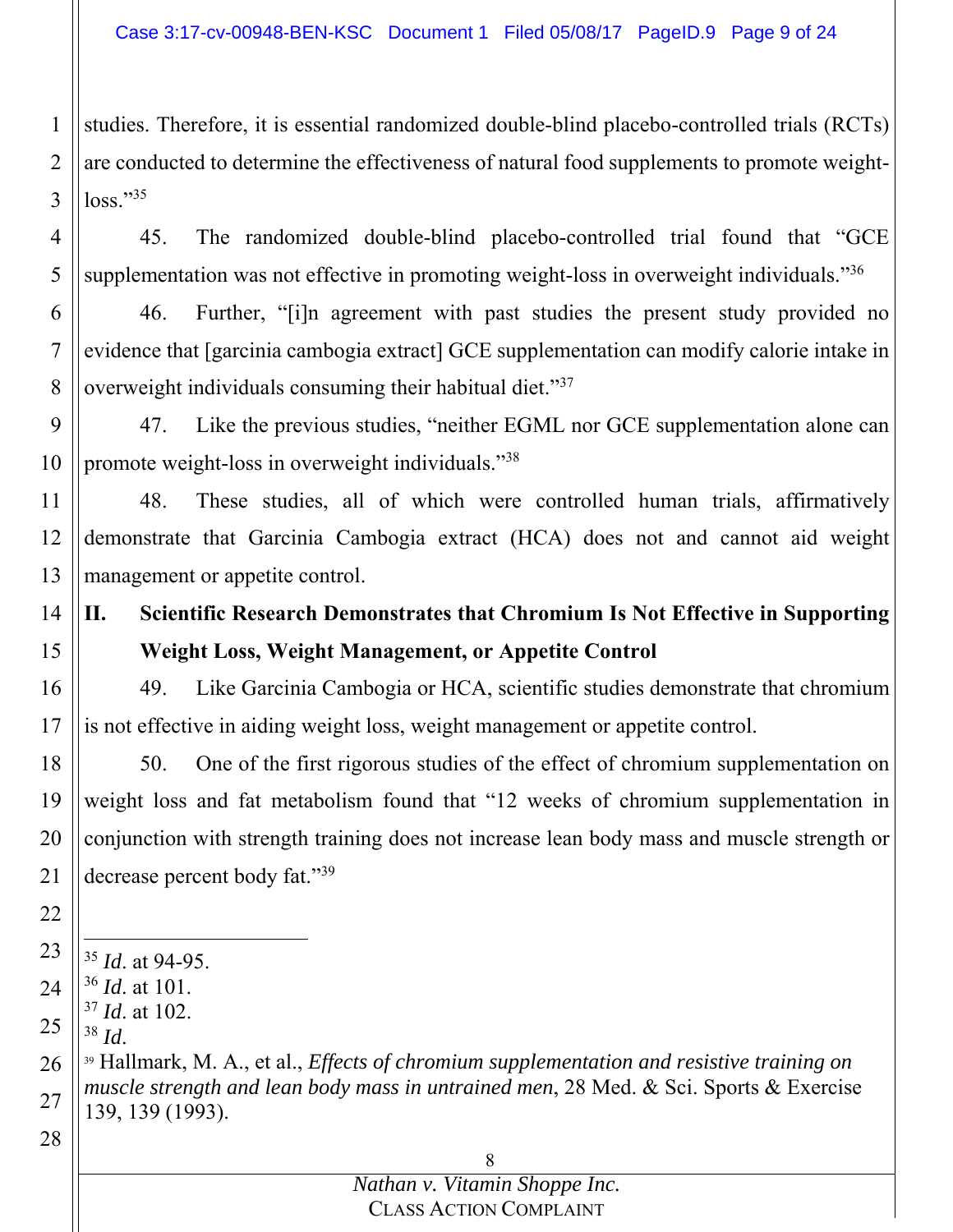Case 3:17-cv-00948-BEN-KSC Document 1 Filed 05/08/17 PageID.10 Page 10 of 24

1 2 3 51. Similarly, in a 1996 study published in the prominent American journal of clinical nutrition found that "routine chromium supplementation has no beneficial effects on body- composition change."40

4 5 6 52. Similarly, a 2001 study found that chromium supplementation "did not significantly affect body composition. . . in moderately obese women placed on an exercise program."41

7 8 9 10 53. While initial interest in chromium as a weight loss aid was generated "based on unpublished, flawed studies that have not been subjected to the peer review process," attempts to replicate these results using "better experimental design" have shown that chromium supplementation "does not increase lean muscle mass or decrease body fat."<sup>42</sup>

11 12 13 54. In short, "the limited studies to date indicate that chromium supplements do not promote general muscle gain and fat loss, as determined by various methods of bodycomposition assessment."43

14 **III. Defendant's Sale and Marketing of the Product** 

19

20

21

22

 $\overline{a}$ 

15 16 55. Defendant has distributed, marketed, and sold the Product on a nationwide basis, including California, for at least the past several years.

17 18 56. The Product comes in "caplets" form and are sold in various quantities, including bottles of 90 and 180 caplets.

23 40 Lukaski, H., et al., *Chromium supplementation and resistance training: Effects on body composition, strength, and trace element status of men*, 63 Am. J. Clin. Nutr. 954 (1996). 41 Vople et al., *Effect of chromium supplementation and exercise on body composition,* 

24 25 *resting metabolic rate and selected biochemical parameters in moderately obese women following an exercise program*, 20 J. Am. Coll. Nutr. 293 (2001). 42 Melvin Williams, *Dietary Supplements and Sports Performance*, 2 Int. Soc. Sports Nutr.

<sup>26</sup> 27 43, 46 (2005).

<sup>28</sup> 43 Lukaski, *Magnesium, zinc, and chromium nutriture and physical activity*, 72 Am. J. Clin. Nutr. 585, 590 (2000).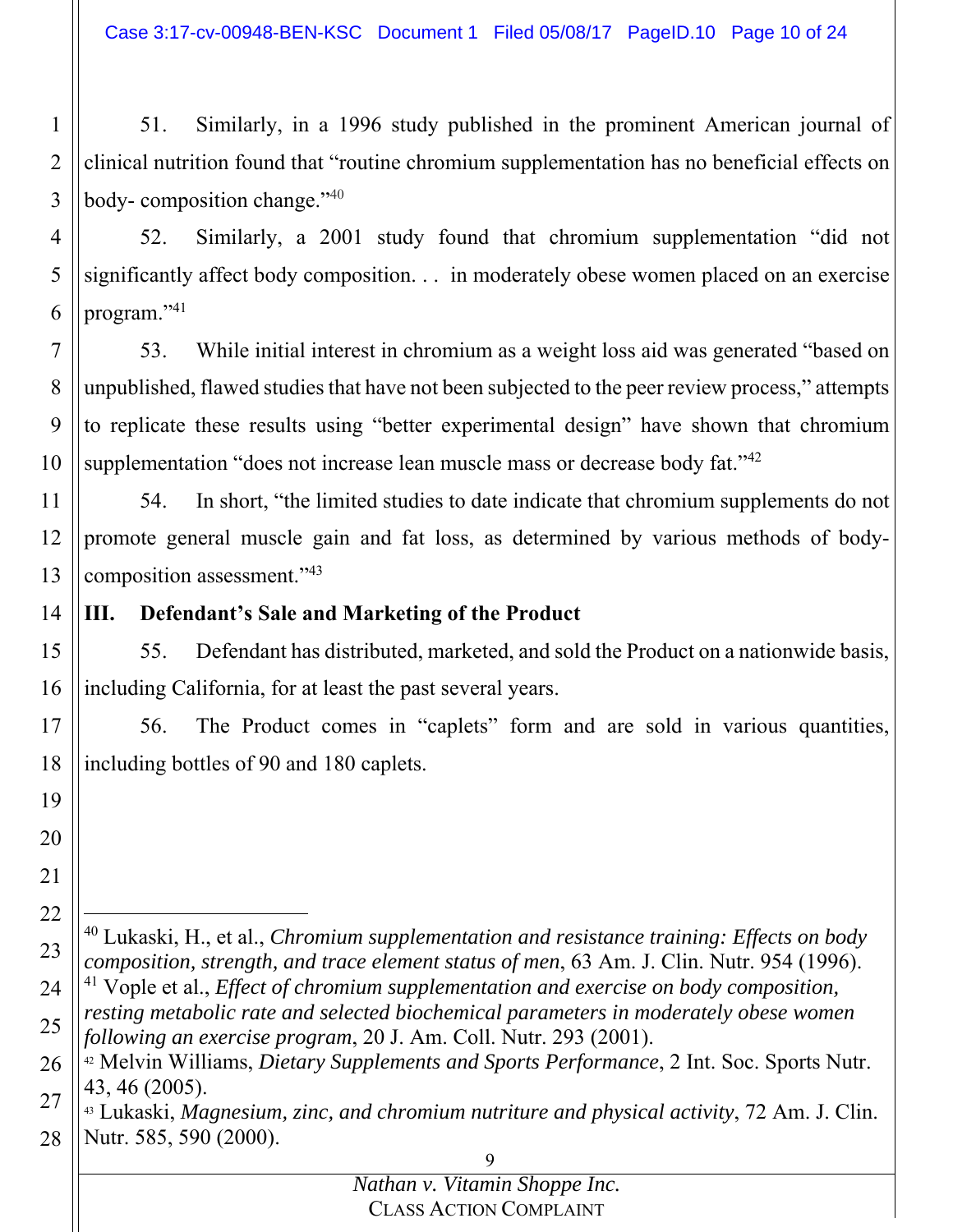# **IV. Defendant's Misleading Labeling Claims**

# **A. Defendant Markets the Product with False and Misleading Labeling Claims**

57. Defendant markets and advertises the Product as an effective weight-loss supplement through claims placed directly on the bottle Product despite that it provides no such benefits.

58. Below is a true and correct exemplar the Product labeling.



Figure 1.

59. **Misleading "Weight Management" claim**: Defendant prominently labels the Product with the phrase "Weight Management." This claim conveys that the Product is capable of aiding consumers lose weight and will actually help consumers lose weight. However, this claim, taken individually and especially in context of the label as a whole, is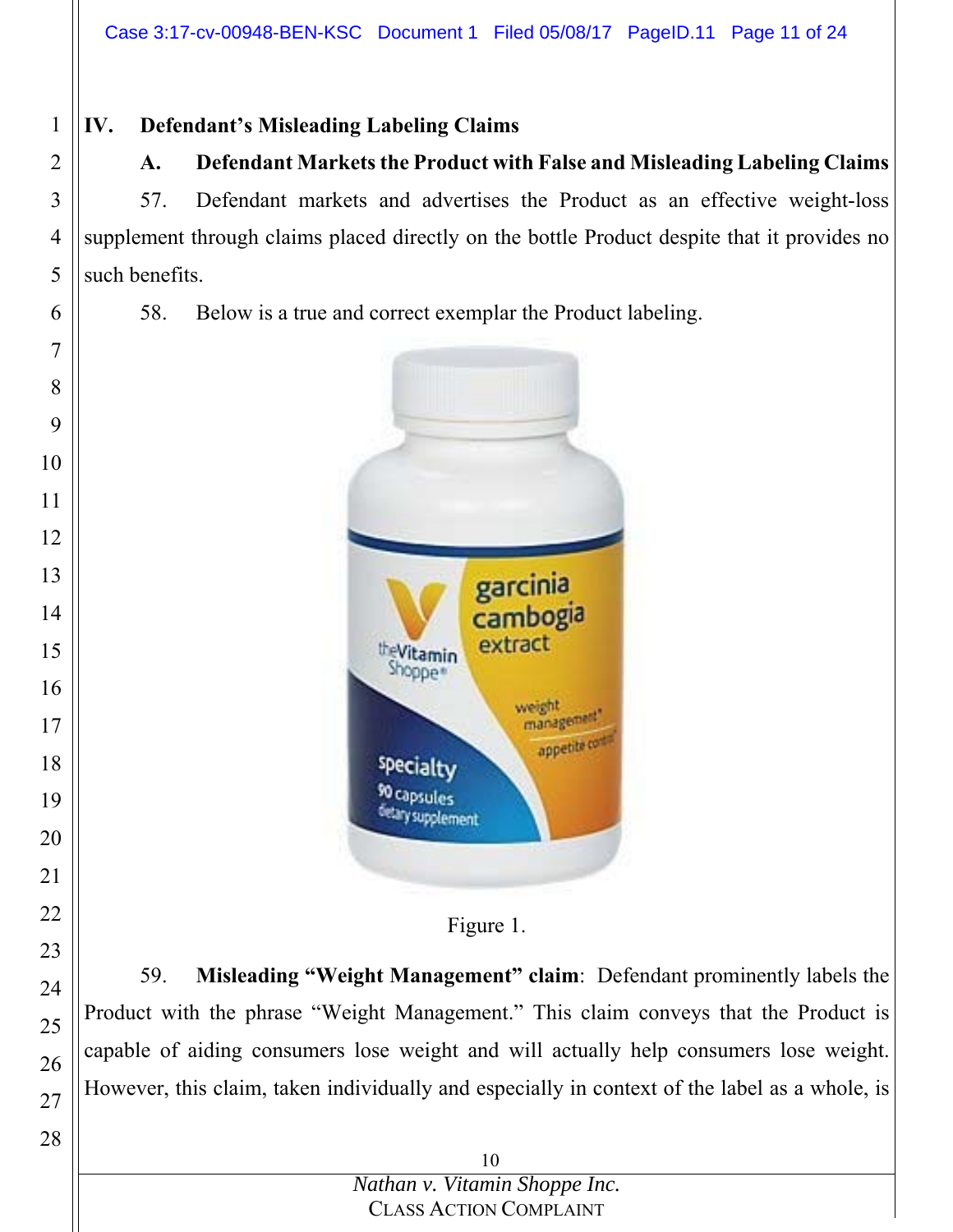misleading because the Product's only "active" ingredients are incapable of providing any weight-loss benefits.

3 4 5 6 7 8 60. **Misleading "Appetite Control" claim:** Defendant prominently labels the Product with the phrase "Appetite Control." This claim conveys that the Product is capable of aiding consumers lose weight and will actually help consumers lose weight, by suppressing appetite. However, this claim, taken individually and especially in context of the label as a whole, is misleading because the Product's only "active" ingredients are incapable of providing any weight-loss benefits.

9 10 11 12 61. In short, the claims on the packaging of the Product convey the concrete overall message that the Product by means of its HCA and chromium content, can effectively help consumers lose weight. Defendant intended consumers to rely upon this message, which is false and misleading for the reasons stated herein.

#### 13 14 **IV. The Labeling of the Product Violates California and Federal Statutes and Regulations**

15 16

1

2

# **A. Any Violation of Federal Food Labeling Statutes or Regulations is a Violation of California Law**

17 18 19 20 21 22 23 24 25 62. Pursuant to the California Sherman Food, Drug, and Cosmetic Law, Cal. Health & Safety Code §§ 109875 *et. seq.* (the "Sherman Law"), California has adopted the federal food and dietary supplement labeling requirements as its own. *See id.* § 110665 ("Any food is misbranded if its labeling does not conform with the requirements for nutrition labeling as set forth in Section 403(q) (21 U.S.C. Sec. 343(q)) of the federal act and the regulation adopted pursuant thereto."); *id.* § 110670 ("Any food is misbranded if its labeling does not conform with the requirements for nutrient content or health claims as set forth in Section  $403(r)$  (21 U.S.C. Sec.  $343(r)$ ) of the federal act and the regulations adopted pursuant thereto.").

26 27 63. For the purposes of labeling, "a dietary supplement shall be deemed to be a food." *See* 21 U.S.C. § 321(ff).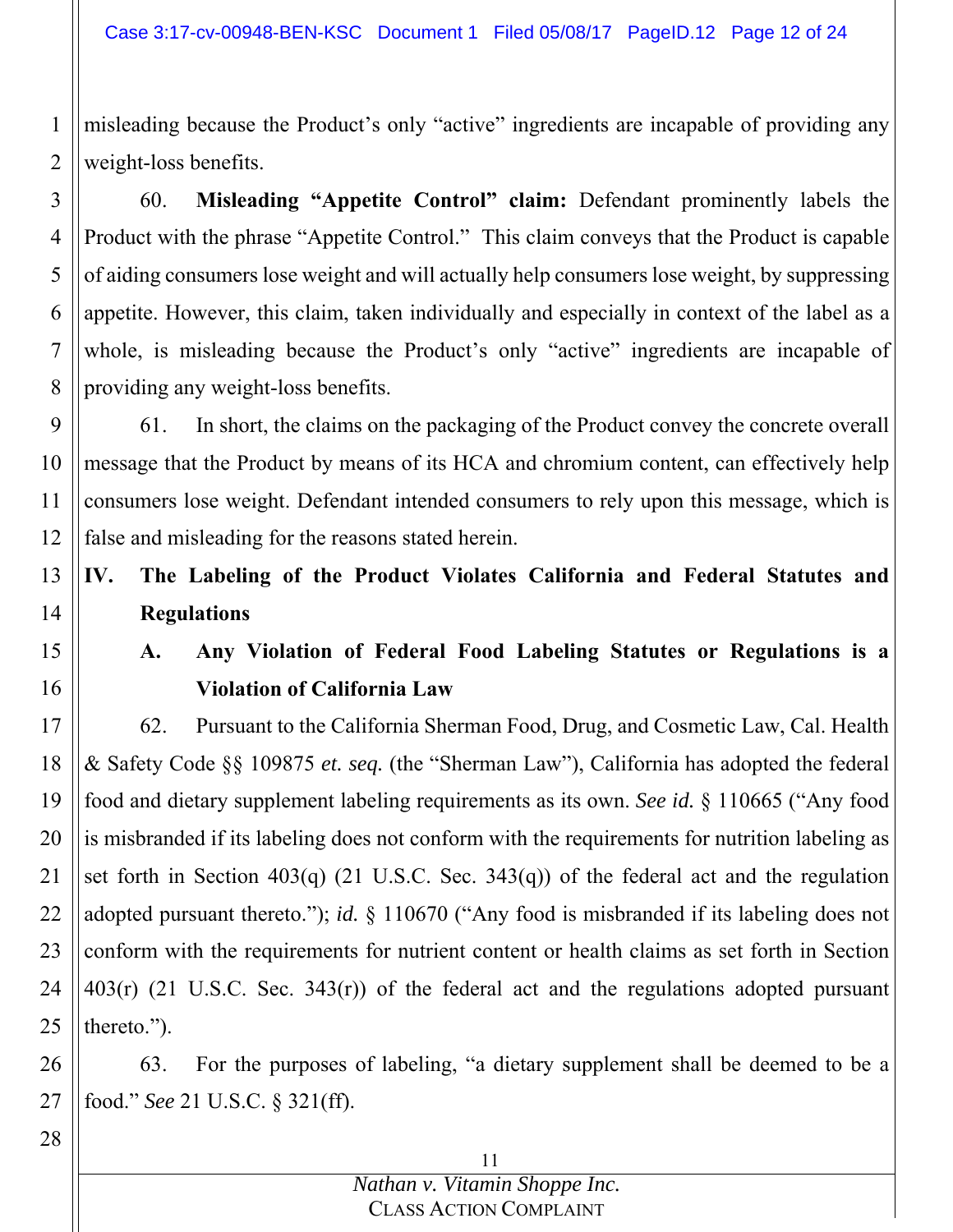Case 3:17-cv-00948-BEN-KSC Document 1 Filed 05/08/17 PageID.13 Page 13 of 24

64. The Federal Food Federal Food, Drug, and Cosmetic Act expressly authorizes state regulations, such as the Sherman Law, that are "identical to the requirement[s]" of the FDCA and federal regulations. *See* 21 U.S.C. § 343-1.

- 4 5 6 65. Because the Sherman Law's requirements are identical to the requirements of the Federal Food, Drug, and Cosmetic Act and FDA regulations the Sherman law is explicitly authorized by the FDCA.
- 7 8

1

2

3

# **B. The Product's False and Misleading Labeling Claims Render it Misbranded Under California and Federal Law**

9 10 11 66. Defendant's deceptive statements described herein violate Cal. Health & Safety Code §§ 110390 and 110660, and 21 U.S.C. § 343(a), which deem a food or dietary supplement misbranded if its labeling is "false or misleading in any particular."

12 13 14 15 16 67. Further, Defendant's labeling of the Product is misleading, and thus misbranded, because "it fails to reveal facts that are material in light of other representations." 21 C.F.R § 1.21. For example, in light of the Product's weight-loss claims the labeling fails to reveal the fact that numerous randomized, controlled human trials demonstrate that Garcinia Cambogia and Chromium are not effective or capable of aiding weight loss.

17

18

# **C. The Product is Misbranded Because it Bears Unauthorized Structure Function Claims**

19 20 21 68. The Product is further misbranded because its labeling and packaging bear structure function claims even though the Product does not meet the requirements to make such claims.

22 23 69. Specifically, the statements "Weight Management" and "Appetite Control" are structure function claims.

24 25 26 70. These claims violate 21 U.S.C. 343(r)(6) because the weight of scientific evidence does not support these claims as being "truthful and not misleading" as required. *See* 21 U.S.C. 343(r)(6). To the contrary, scientific evidence, as alleged herein, affirmatively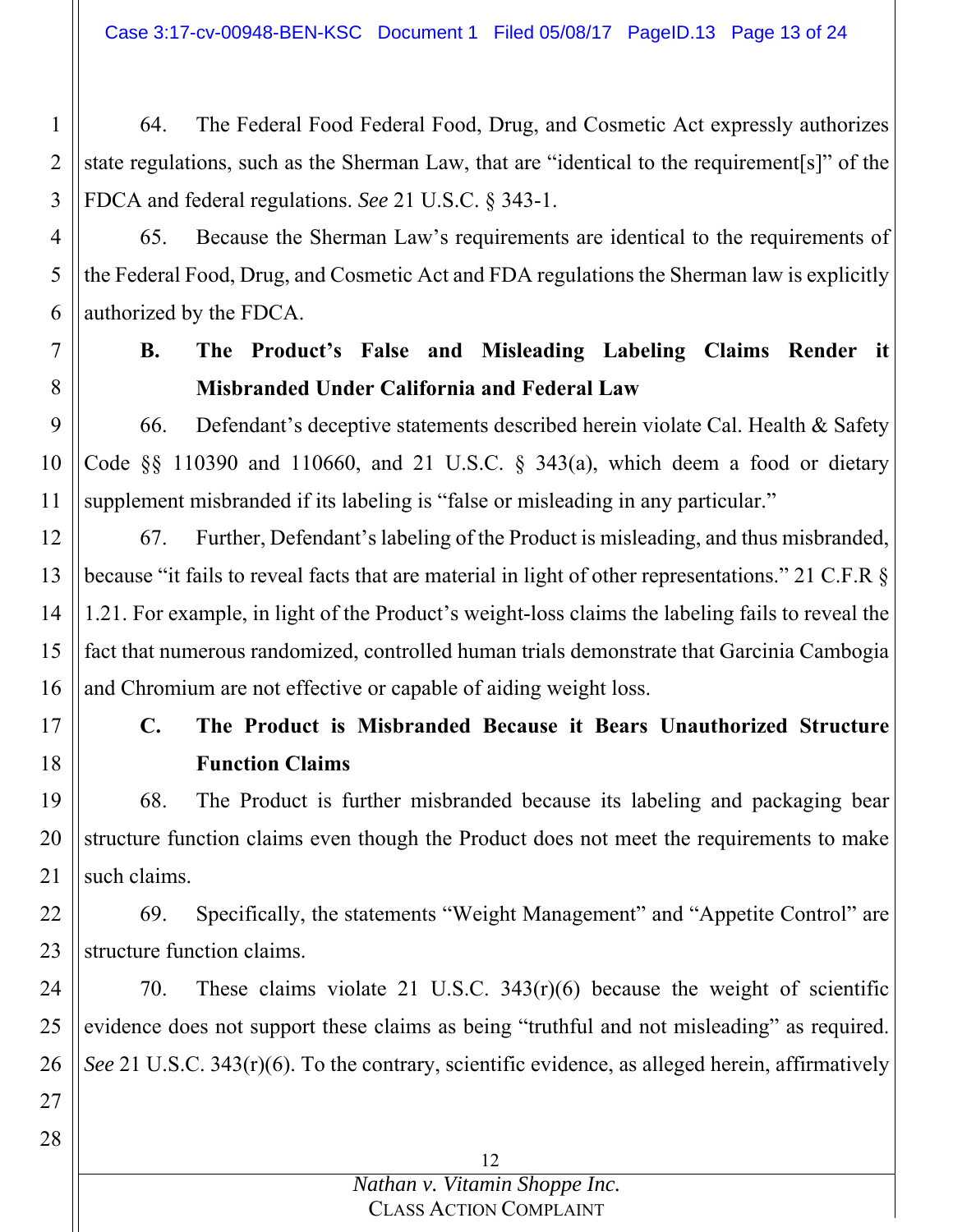1 2 demonstrates that the Product's purportedly "active" ingredients are incapable of providing any dietary benefits.

3 **IV. Plaintiff's Purchase, Reliance, and Injury** 

4 5 71. Ms. Nathan purchased a 180-caplet bottle of Defendant's Garcinia Cambogia Extract in reliance on the Product's misleading dietary claims.

6 7 72. Plaintiff purchased the Product, Vitamin Shoppe Brand Garcinia Cambogia Extract, from Vitamin Shoppe in San Diego, California in February of 2017.

8 9 10 73. When deciding to purchase the Product, Plaintiff read and relied on the claims "Weight Management" and "Appetite Control," which appear directly on the Product's label and packaging.

11 12 13 74. Based on these representations, Plaintiff believed the Product was an effective dietary aid that would provide weight-loss benefits and would help her lose weight and help control her appetite.

14 15 16 75. When purchasing the Product, Plaintiff was seeking a product that had the qualities described on the Product's label, namely, an effective "weight management" and "appetite control" supplement that aids in weight loss.

17 18 19 20 21 76. The representations on the Product's label were and are false and misleading, and had the capacity, tendency, and likelihood to confuse or confound Plaintiff and other consumers acting reasonably (including the putative Class) because, as described in detail herein, the Product cannot deliver the purported benefits and is no more effective than a placebo.

22 23 24 77. Plaintiff acted reasonably in relying on the challenged claims that Defendant intentionally placed on the Product's label and packaging with the intent to induce average consumers into purchasing it.

25 26 27 78. Instead of receiving a product that had actual beneficial weight-loss properties, the Product that Plaintiff and the Class received was one that does not and cannot deliver the claimed benefits.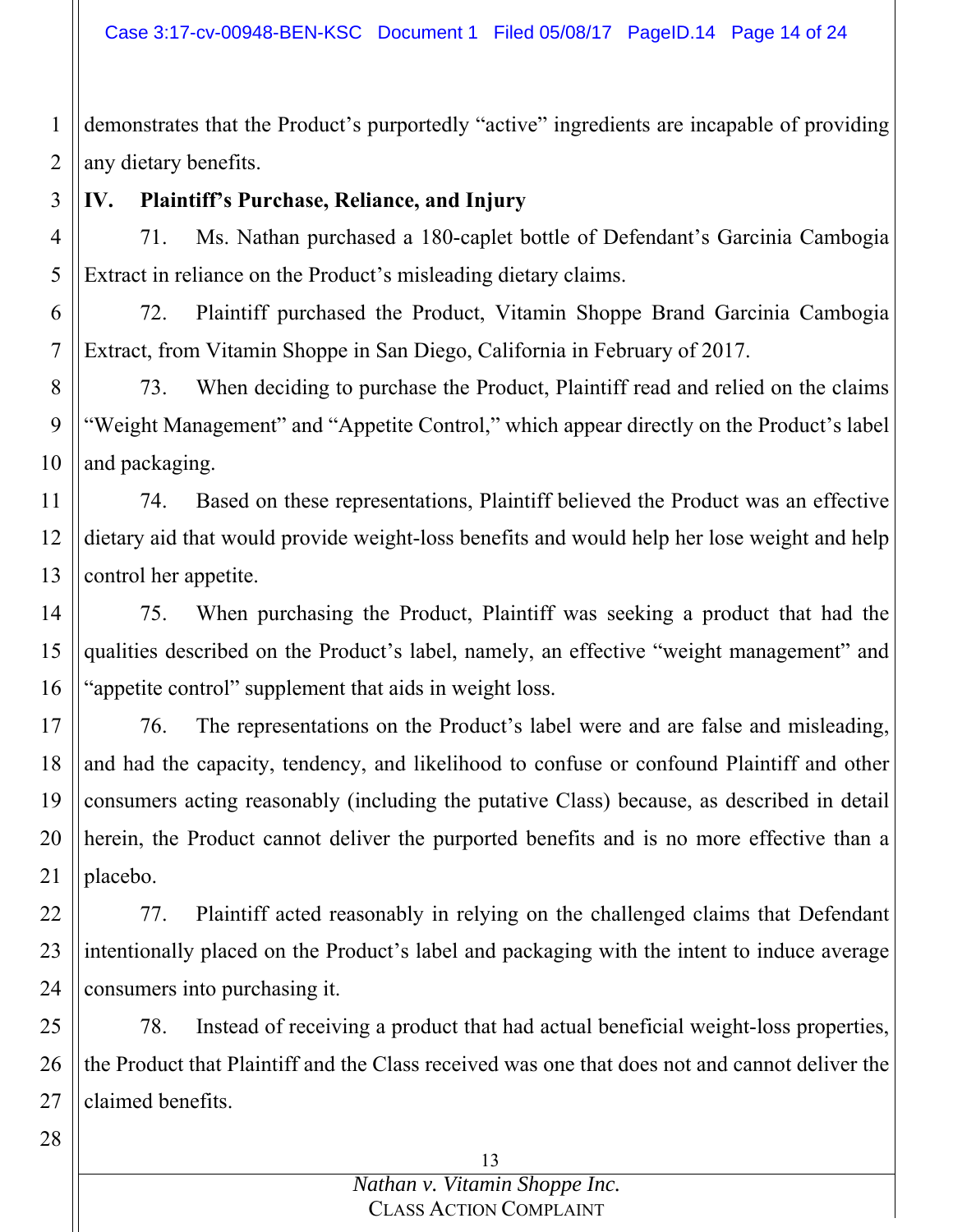1 2 79. The Product, which has the sole intended purpose is as a dietary aid, is worthless since it is incapable of providing any such benefits.

3 4 80. The Product costs more than similar products without misleading labeling, and would have cost less absent the false and misleading statements.

5 6 7 81. Plaintiff paid more for the Product, and would only have been willing to pay less, or unwilling to purchase it at all, absent the false and misleading labeling statements complained of herein.

82. For these reasons, the Product was worth less than what Plaintiff paid for it.

9 10 11 83. Plaintiff would not have purchased the Product if she knew it was misbranded pursuant to California and FDA regulations and could not be legally sold or held and thus is legally worthless.

8

22

26

27

28

12 13 14 84. Plaintiff would not have purchased the Product if she knew that its labeling claims were false or misleading, or that the Product is incapable of providing the claimed benefits.

15 16 85. Plaintiff lost money as a result of Defendant's deceptive claims and practices in that she did not receive what she paid for when purchasing the Product.

17 18 86. Plaintiff detrimentally altered her position and suffered damages in an amount equal to the amount she paid for the Product.

19 20 21 87. The senior officers and directors of Defendant allowed the Product to be sold with full knowledge or reckless disregard that the challenged claims are fraudulent, unlawful, and misleading.

# **CLASS ACTION ALLEGATIONS**

23 24 25 88. Pursuant to Federal Rule of Civil Procedure 23, Plaintiff seeks to represent a Class of all persons in California who purchased the Product, for personal or household use, and not for resale or distribution (the "Class").

> 14 *Nathan v. Vitamin Shoppe Inc.* CLASS ACTION COMPLAINT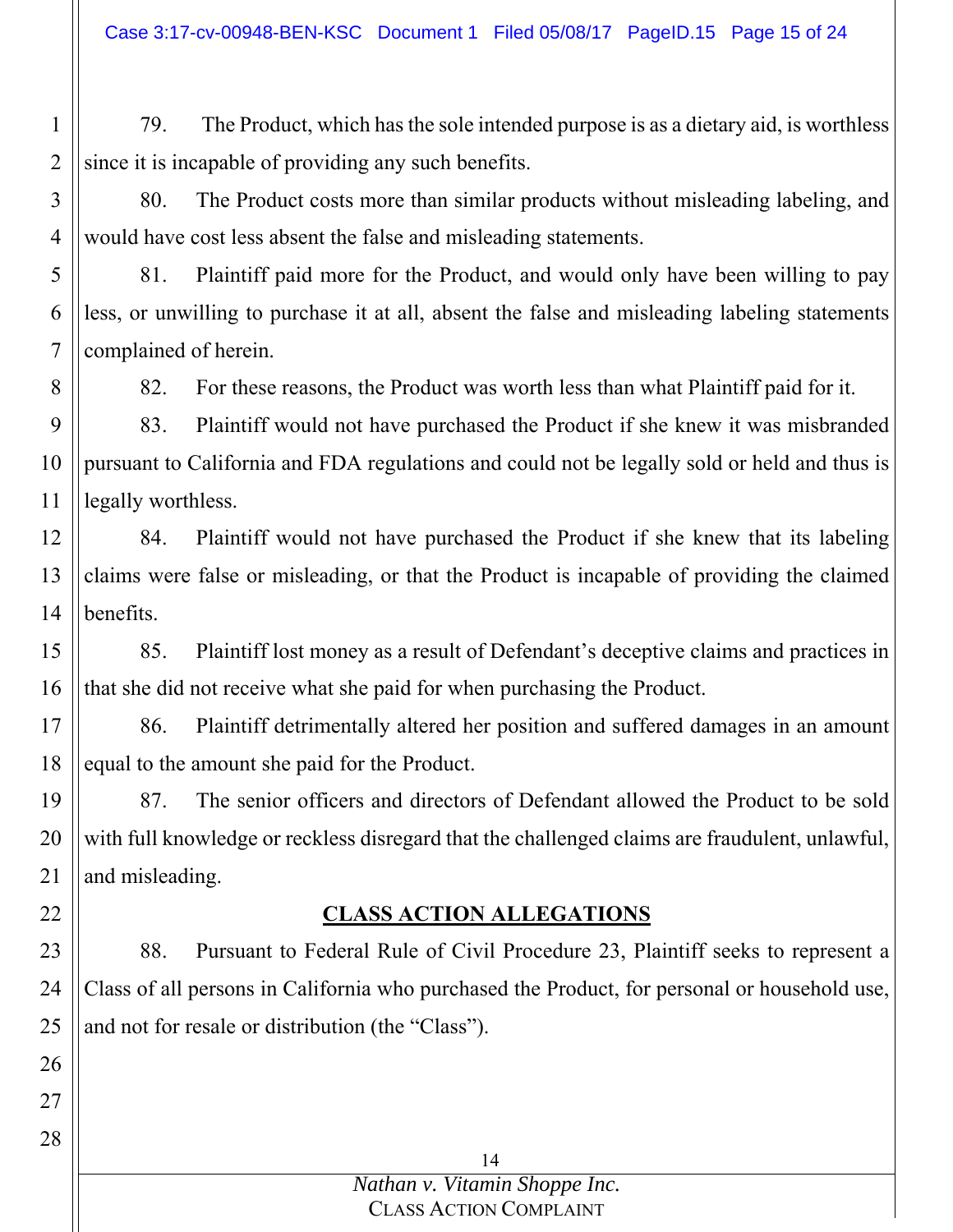| $\mathbf 1$    | 89.                                                                                          | The members in the proposed Class are so numerous that individual joinder of                  |  |
|----------------|----------------------------------------------------------------------------------------------|-----------------------------------------------------------------------------------------------|--|
| $\overline{2}$ | all members is impracticable, and the disposition of the claims of all Class Members in a    |                                                                                               |  |
| 3              | single action will provide substantial benefits to the parties and Court.                    |                                                                                               |  |
| 4              | 90.                                                                                          | Questions of law and fact common to Plaintiff and the Class include:                          |  |
| 5              |                                                                                              | whether Defendant communicated a message regarding<br>weight-<br>a.                           |  |
| 6              | management and appetite-control benefits of the Product through its packaging and            |                                                                                               |  |
| 7              | advertising;                                                                                 |                                                                                               |  |
| 8              |                                                                                              | $\mathbf{b}$ .<br>whether that message was material, or likely to be material to a reasonable |  |
| 9              | consumer;                                                                                    |                                                                                               |  |
| 10             |                                                                                              | whether the challenged claims discussed herein are false, misleading, or<br>c.                |  |
| 11             | reasonably likely to deceive a reasonable consumer;                                          |                                                                                               |  |
| 12             |                                                                                              | $\mathbf{d}$ .<br>whether Defendant's conduct violates public policy;                         |  |
| 13             |                                                                                              | whether Defendant's conduct violates state and federal food statutes or<br>e.                 |  |
| 14             | regulations;                                                                                 |                                                                                               |  |
| 15             |                                                                                              | f.<br>whether the Product is misbranded;                                                      |  |
| 16             |                                                                                              | the proper amount of restitution, damages, and punitive damages;<br>g.                        |  |
| 17             |                                                                                              | the proper injunctive relief, including a corrective advertising campaign;<br>h.              |  |
| 18             | and                                                                                          |                                                                                               |  |
| 19             |                                                                                              | the proper amount of attorneys' fees.<br>1.                                                   |  |
| 20             | 91.                                                                                          | These common questions of law and fact predominate over questions that affect                 |  |
| 21             | only individual Class Members.                                                               |                                                                                               |  |
| 22             | 92.                                                                                          | Plaintiff's claims are typical of Class Members' claims because they are based                |  |
| 23             | on the same underlying facts, events, and circumstances relating to Defendant's conduct.     |                                                                                               |  |
| 24             | Specifically, all Class Members, including Plaintiff, were subjected to the same misleading  |                                                                                               |  |
| 25             | and deceptive conduct when they purchased the Product, and suffered economic injury          |                                                                                               |  |
| 26             | because the Product was and still is misrepresented. Absent Defendant's business practice of |                                                                                               |  |
|                |                                                                                              |                                                                                               |  |
| 27             |                                                                                              |                                                                                               |  |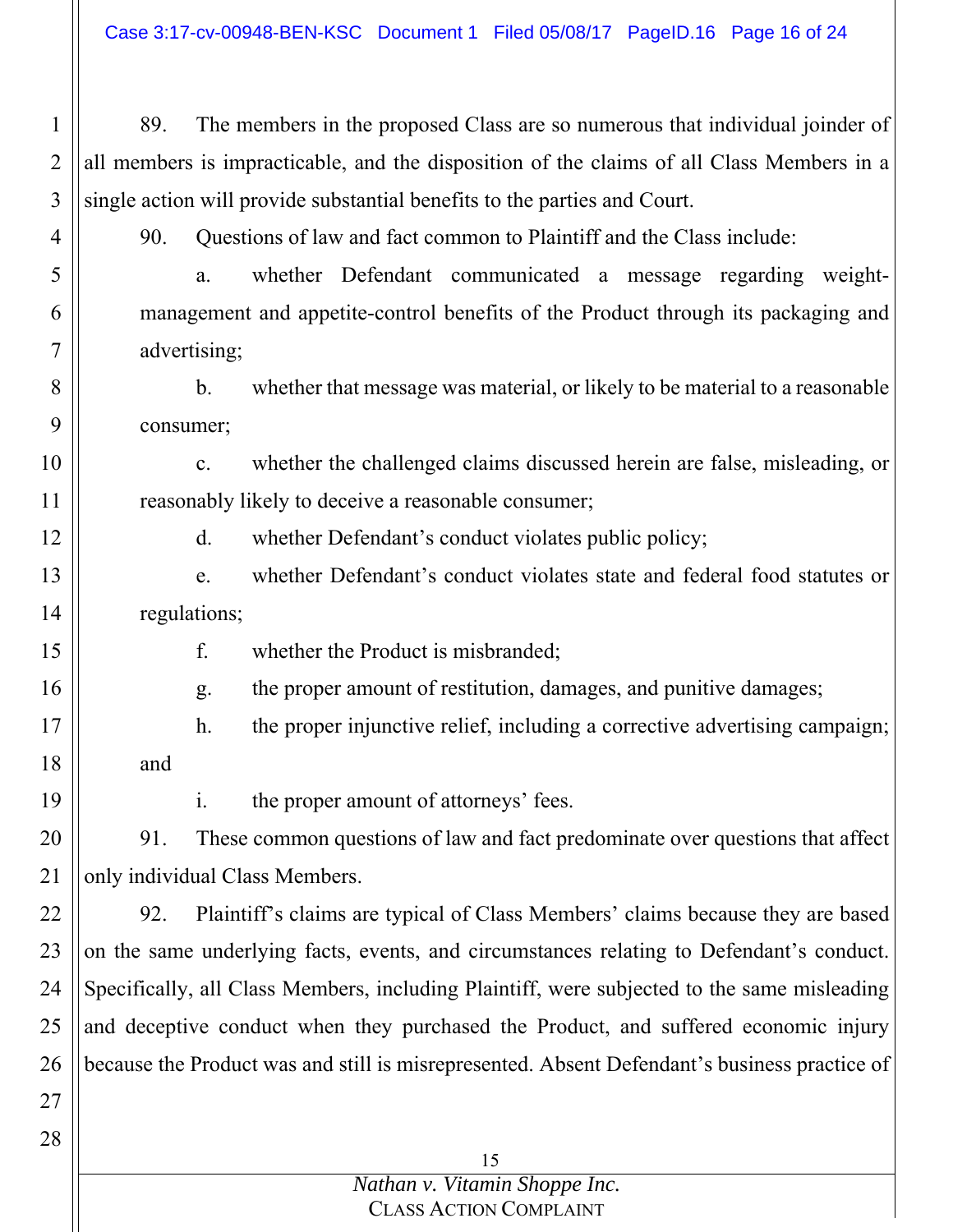2 deceptively and unlawfully labeling the Product, Plaintiff and Class Members would not have purchased the Product.

1

3 4 5 6 93. Plaintiff will fairly and adequately represent and protect the interests of the Class, has no interests incompatible with the interests of the Class, and has retained counsel competent and experienced in class action litigation, and specifically in litigation involving the false and misleading advertising.

7 8 9 10 94. Class treatment is superior to other options for resolution of the controversy because the relief sought for each Class Member is small relative to the cost of litigation such that, absent representative litigation, it would be infeasible for Class Members to redress the wrongs done to them.

11 12 95. Questions of law and fact common to the Class predominate over any questions affecting only individual Class Members.

13 14 96. Defendant has acted on grounds applicable to the Class, thereby making appropriate final injunctive and declaratory relief concerning the Class as a whole.

15 16 97. As a result of the foregoing, class treatment is appropriate under Fed. R. Civ. P. 23(b)(2), and 23(b)(3).

| 17 |                                                                     | <b>CAUSES OF ACTION</b>                                                          |  |
|----|---------------------------------------------------------------------|----------------------------------------------------------------------------------|--|
| 18 |                                                                     | <b>FIRST CAUSE OF ACTION</b>                                                     |  |
| 19 | <b>Violations of the Unfair Competition Law,</b>                    |                                                                                  |  |
| 20 | Cal. Bus. & Prof. Code §§ 17200 et seq.                             |                                                                                  |  |
| 21 | 98.                                                                 | Plaintiff realleges and incorporates the allegations elsewhere in the Complaint  |  |
| 22 | as if set forth in full herein.                                     |                                                                                  |  |
| 23 | 99.                                                                 | The UCL prohibits any "unlawful, unfair or fraudulent business act or practice." |  |
| 24 | Cal. Bus. & Prof. Code § 17200.                                     |                                                                                  |  |
| 25 |                                                                     | 100. The acts, omissions, misrepresentations, practices, and non-disclosures of  |  |
| 26 | Defendant as alleged herein constitute business acts and practices. |                                                                                  |  |
| 27 | Fraudulent                                                          |                                                                                  |  |
| 28 |                                                                     |                                                                                  |  |
|    |                                                                     | 16                                                                               |  |

*Nathan v. Vitamin Shoppe Inc.* CLASS ACTION COMPLAINT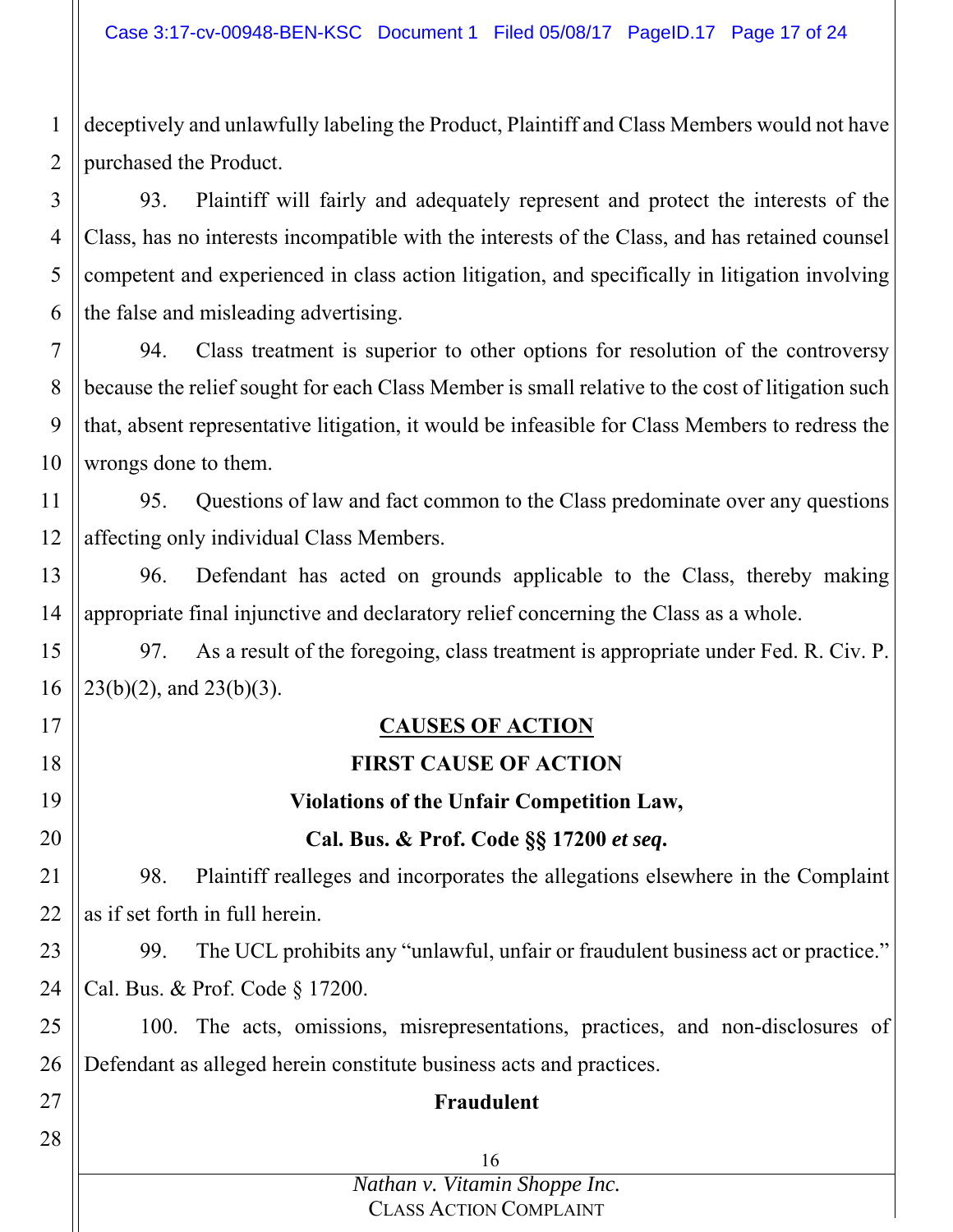101. A statement or practice is "fraudulent" under the UCL if it is likely to mislead or deceive the public, applying an objective reasonable consumer test.

4 5 102. As set forth herein, Defendant's claims relating to the Product are likely to mislead reasonable consumers to believe the Product can provide weight-loss benefits, when it cannot.

#### **Unlawful**

7 8 103. The acts alleged herein are "unlawful" under the UCL in that they violate at least the following laws:

• Cal. Bus. & Prof. Code § 12606.2 and 21 C.F.R. § 100.100;

• The False Advertising Law, Cal. Bus. & Prof. Code §§ 17500 *et seq*.;

• The Consumers Legal Remedies Act, Cal. Civ. Code §§ 1750 *et seq*.;

• The Federal Food, Drug, and Cosmetic Act, 21 U.S.C. §§ 301 *et seq*.; and

13 14 The California Sherman Food, Drug, and Cosmetic Law, Cal. Health & Safety Code §§ 110100 *et seq*.

## 15

1

2

3

6

9

10

11

12

### **Unfair**

16 17 18 19 104. Defendant's conduct with respect to the labeling, advertising, and sale of the Product was "unfair" because Defendant's conduct was immoral, unethical, unscrupulous, or substantially injurious to consumers and the utility of its conduct, if any, does not outweigh the gravity of the harm to its victims.

20 21 22 23 24 105. Defendant's conduct with respect to the labeling, advertising, and sale of the Product was and is also unfair because it violates public policy as declared by specific constitutional, statutory or regulatory provisions, including but not limited to the Consumers Legal Remedies Act, the False Advertising Law, portions of the Federal Food, Drug, and Cosmetic Act, and portions of the California Sherman Food, Drug, and Cosmetic Law.

25 26 106. Defendant's conduct with respect to the labeling, advertising, and sale of the Product was and is also unfair because the consumer injury was substantial, not outweighed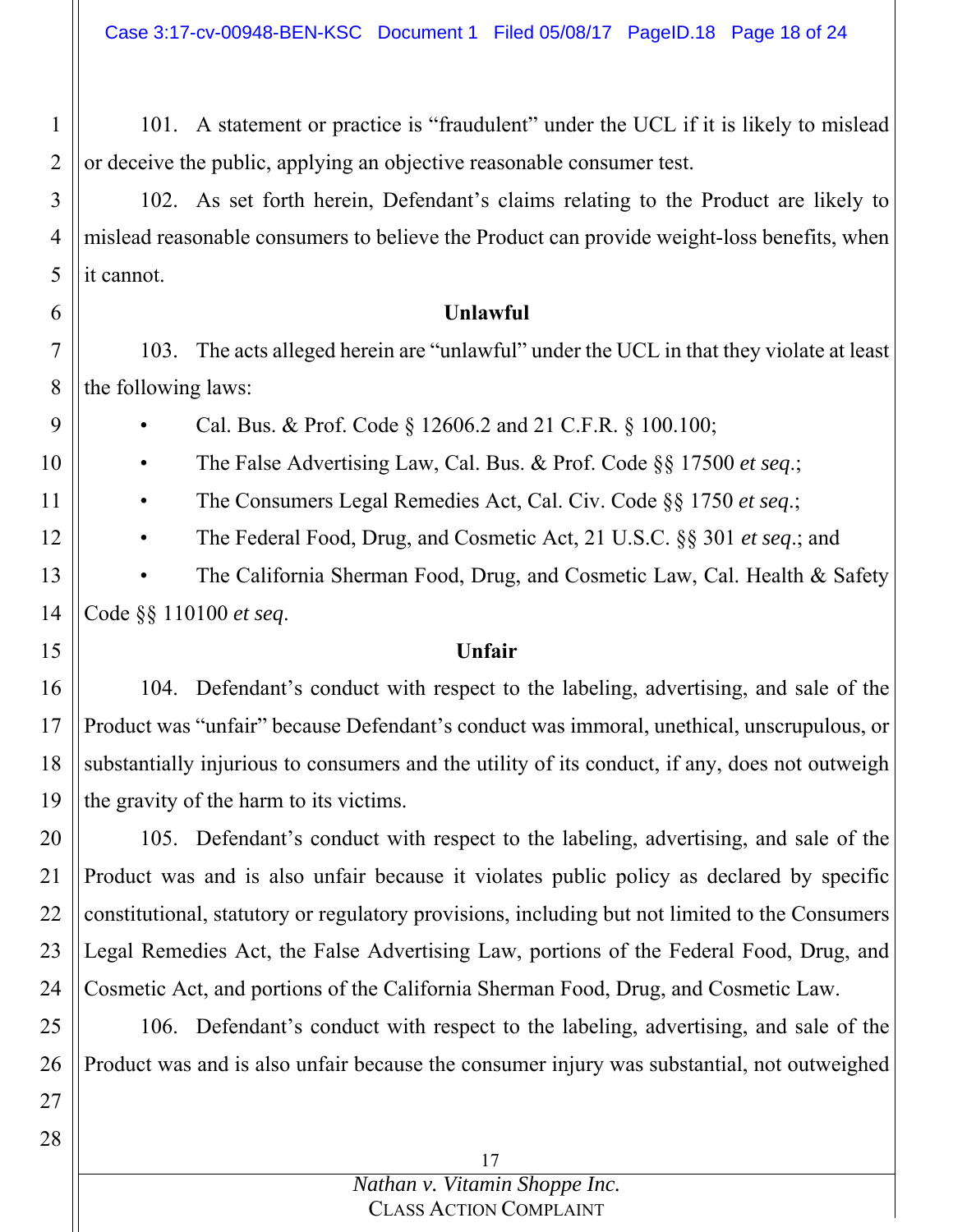1 2 by benefits to consumers or competition, and not one consumers themselves could reasonably have avoided.

3 4 107. Defendant profited from its sale of the falsely, deceptively, and unlawfully advertised and packaged Product to unwary consumers.

5 6 7 8 108. Plaintiff and Class Members are likely to continue to be damaged by Defendant's deceptive trade practices, because Defendant continues to disseminate misleading information on the Product's packaging. Thus, injunctive relief enjoining Defendant's deceptive practices is proper.

9 10 11 109. Defendant's conduct caused and continues to cause substantial injury to Plaintiff and the other Class Members. Plaintiff has suffered injury in fact as a result of Defendant's unlawful conduct.

12 13 14 110. In accordance with Bus. & Prof. Code § 17203, Plaintiff seeks an order enjoining Defendant from continuing to conduct business through unlawful, unfair, and/or fraudulent acts and practices, and to commence a corrective advertising campaign.

15 16 111. Plaintiff and the Class also seek an order for and restitution of all monies from the sale of the Product, which were unjustly acquired through acts of unlawful competition.

## 17

18

## 19

# **SECOND CAUSE OF ACTION Violations of the False Advertising Law,**

**Cal. Bus. & Prof. Code §§ 17500** *et seq***.** 

20 21 112. Plaintiff realleges and incorporates the allegations elsewhere in the Complaint as if set forth in full herein.

22 23 24 25 26 113. The FAL provides that "[i]t is unlawful for any person, firm, corporation or association, or any employee thereof with intent directly or indirectly to dispose of real or personal property or to perform services" to disseminate any statement "which is untrue or misleading, and which is known, or which by the exercise of reasonable care should be known, to be untrue or misleading." Cal. Bus. & Prof. Code § 17500.

27 28

> 18 *Nathan v. Vitamin Shoppe Inc.* CLASS ACTION COMPLAINT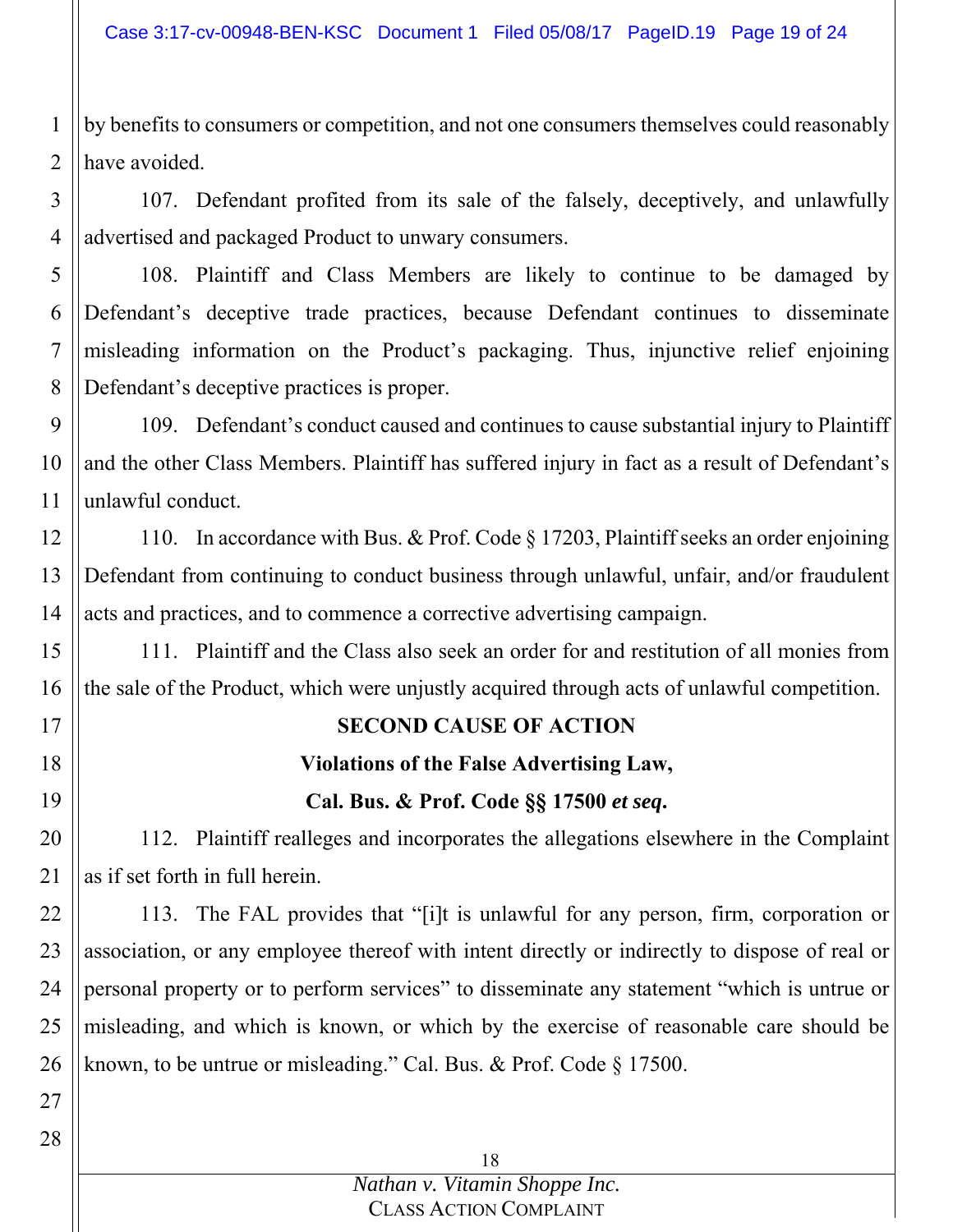114. It is also unlawful under the FAL to disseminate statements concerning property or services that are "untrue or misleading, and which is known, or which by the exercise of reasonable care should be known, to be untrue or misleading." *Id.*

4

1

2

3

5

24

25

26

27

28

6 115. As alleged herein, the advertisements, labeling, policies, acts, and practices of Defendant relating to the Product misled consumers acting reasonably as to the effectiveness and weight-loss properties of the Product.

7 8 9 10 116. Plaintiff suffered injury in fact as a result of Defendant's actions as set forth herein because she purchased the Product in reliance on Defendant's false and misleading labeling claims that the Product, among other things, aids in weight management and provides appetite control.

11 12 13 14 117. Defendant's business practices as alleged herein constitute deceptive, untrue, and misleading advertising pursuant to the FAL because Defendant has advertised the Product in a manner that is untrue and misleading, which Defendant knew or reasonably should have known, and omitted material information from its advertising.

15 16 118. Defendant profited from its sale of the falsely and deceptively advertised Product to unwary consumers.

17 18 19 119. As a result, Plaintiff, the Class, and the general public are entitled to injunctive and equitable relief, restitution, and an order for the disgorgement of the funds by which Defendant was unjustly enriched.

20 21 22 23 120. Pursuant to Cal. Bus. & Prof. Code § 17535, Plaintiff, on behalf of herself and the Class, seeks an order enjoining Defendant from continuing to engage in deceptive business practices, false advertising, and any other act prohibited by law, including those set forth in this Complaint.

## **THIRD CAUSE OF ACTION**

**Violations of the Consumer Legal Remedies Act,** 

**Cal. Civ. Code §§ 1750** *et seq***.**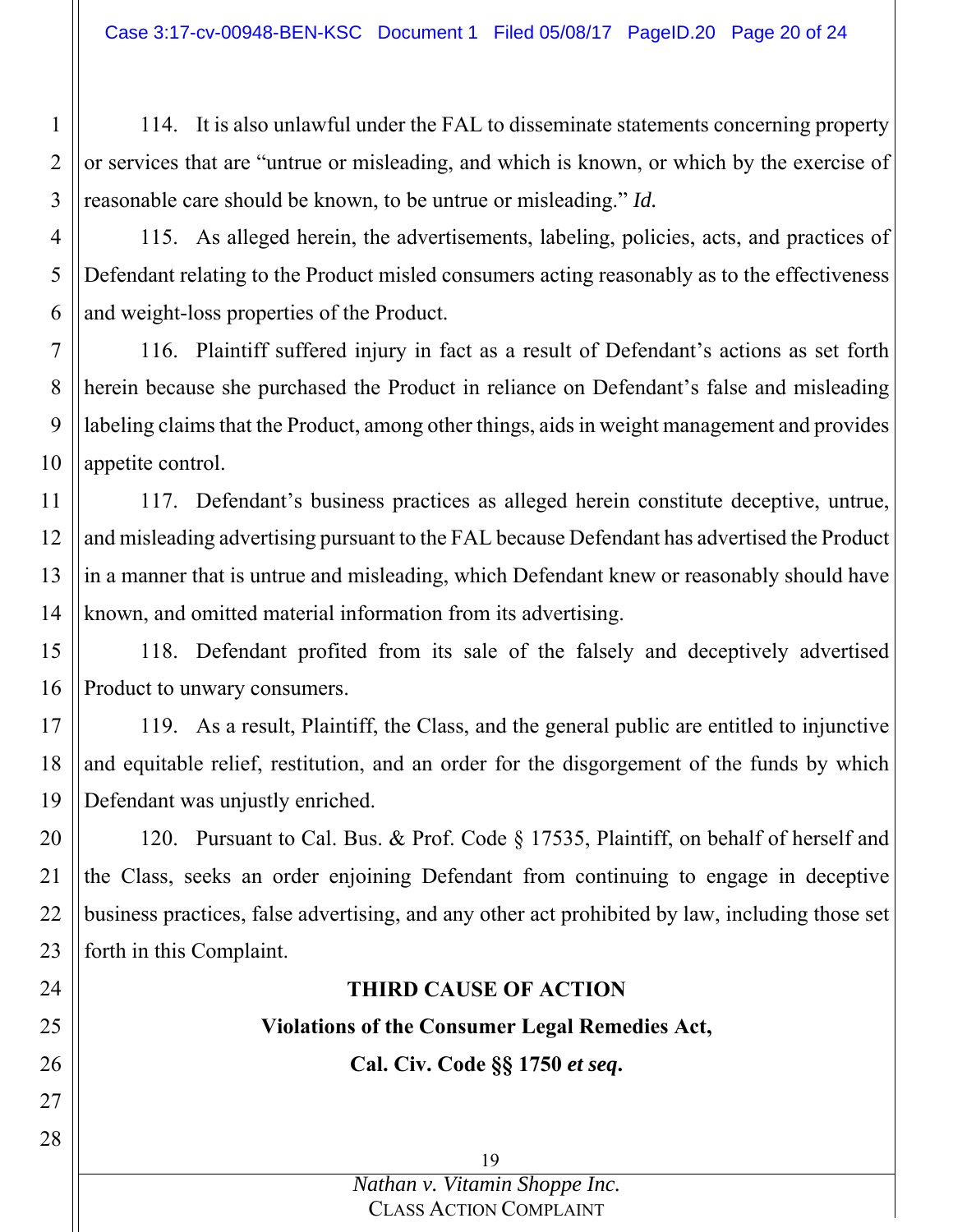Case 3:17-cv-00948-BEN-KSC Document 1 Filed 05/08/17 PageID.21 Page 21 of 24

1 2 121. Plaintiff realleges and incorporates the allegations elsewhere in the Complaint as if set forth in full herein.

3 4 5 122. The CLRA prohibits deceptive practices in connection with the conduct of a business that provides goods, property, or services primarily for personal, family, or household purposes.

6 7 8 9 123. Defendant's false and misleading labeling and other policies, acts, and practices were designed to, and did, induce the purchase and use of the Product for personal, family, or household purposes by Plaintiff and Class Members, and violated and continue to violate the following sections of the CLRA:

10 11 a.  $\frac{1770(a)(5)}{2}$ : representing that goods have characteristics, uses, or benefits which they do not have;

12 13 b.  $\S$  1770(a)(7): representing that goods are of a particular standard, quality, or grade if they are of another;

14 c.  $\S 1770(a)(9)$ : advertising goods with intent not to sell them as advertised; and

15 16 d.  $\&$  1770(a)(16): representing the subject of a transaction has been supplied in accordance with a previous representation when it has not.

17 18 124. Defendant profited from the sale of the falsely, deceptively, and unlawfully advertised Product to unwary consumers.

19 20 125. Defendant's wrongful business practices constituted, and constitute, a continuing course of conduct in violation of the CLRA.

21 22 23 24 126. As a result, Plaintiff and the Class have suffered harm, and therefore seek (a) actual damages in the amount of the total retail sales price of the Product sold to all Class Members, (b) punitive damages in an amount sufficient to deter and punish, (c) injunctive relief in the form of modified advertising and a corrective advertising plan, and (d) restitution.

25 26 27 127. Pursuant to California Civil Code § 1782, Plaintiff notified Defendant in writing by certified mail, return receipt requested, of her claims, and of the particular violations of § 1770 of the CLRA, but Defendant failed to remedy the violations within 30 days.

#### *Nathan v. Vitamin Shoppe Inc.* CLASS ACTION COMPLAINT

<sup>28</sup>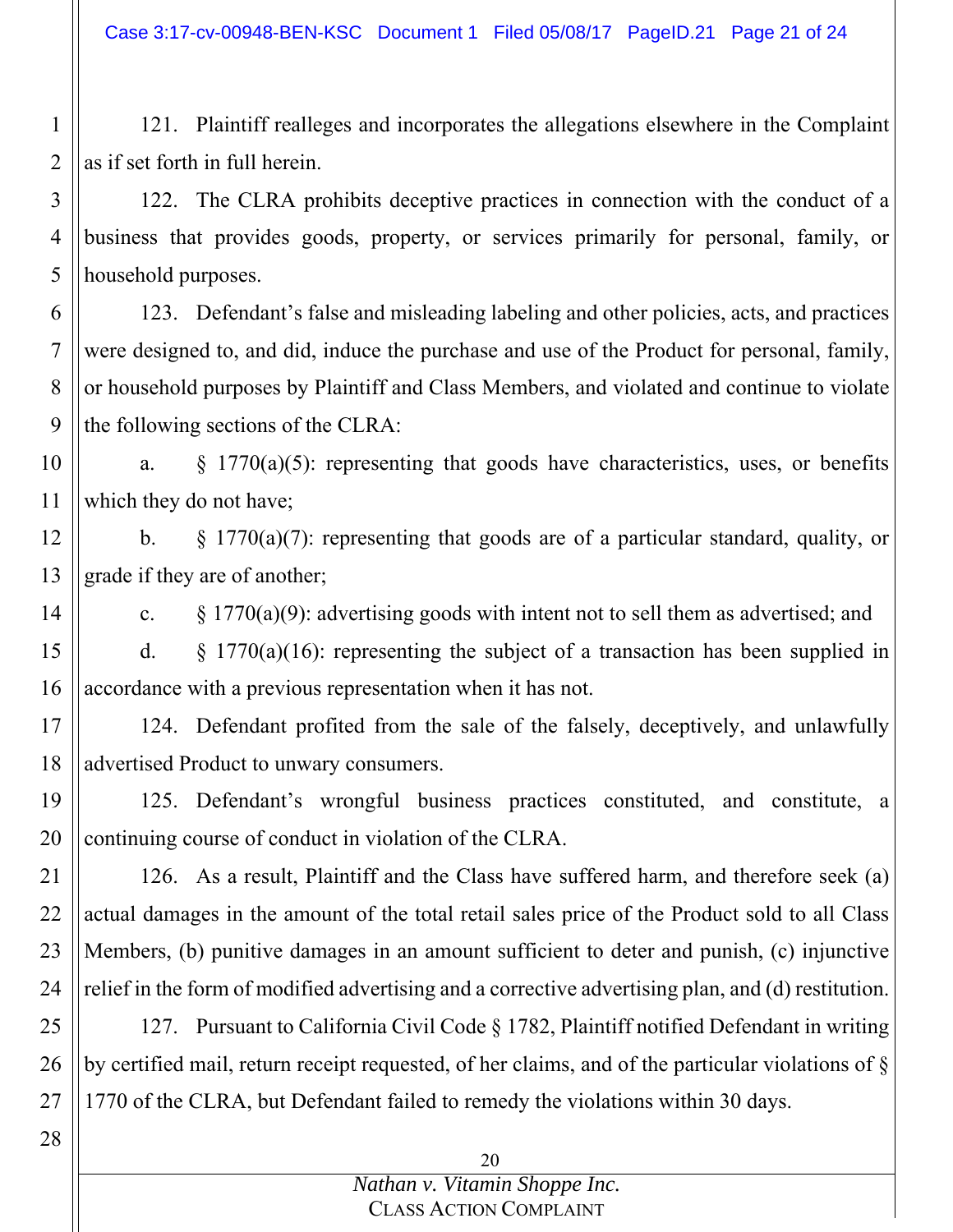Case 3:17-cv-00948-BEN-KSC Document 1 Filed 05/08/17 PageID.22 Page 22 of 24

128. In compliance with Cal. Civ. Code § 1780(d), Plaintiff's affidavit of venue is filed concurrently herewith.

1

2

#### 21 3 4 5 6 7 8 9 10 11 12 13 14 15 16 17 18 19 20 21 22 23 24 25 26 27 28 **FOURTH CAUSE OF ACTION Breach of Express Warranties, Cal. Com. Code § 2313(1)**  129. Plaintiff realleges and incorporates the allegations elsewhere in the Complaint as if set forth in full herein. 130. Through the Product's label and advertising, Defendant made affirmations of fact or promises, or description of goods, described above in paragraph 73, which were "part of the basis of the bargain," in that Plaintiff and the Class purchased the Product in reasonable reliance on those statements. Cal. Com. Code § 2313(1). 131. Defendant breached the express warranties by selling a Product that does not and cannot provide the promised benefits. 132. That breach actually and proximately caused injury in the form of the lost purchase price that Plaintiff and Class members paid for the Product. **FIFTH CAUSE OF ACTION Breach of Implied Warranty of Merchantability, Cal. Com. Code § 2314**  133. Plaintiff realleges and incorporates the allegations elsewhere in the Complaint as if set forth in full herein. 134. Defendant, through its acts and omissions set forth herein, in the sale, marketing, and promotion of the Product, made representations to Plaintiff and the Class that, among other things, the Product would aid in weight management and appetite control. 135. Plaintiff and the Class bought the Product manufactured, advertised, and sold by Defendant, as described herein.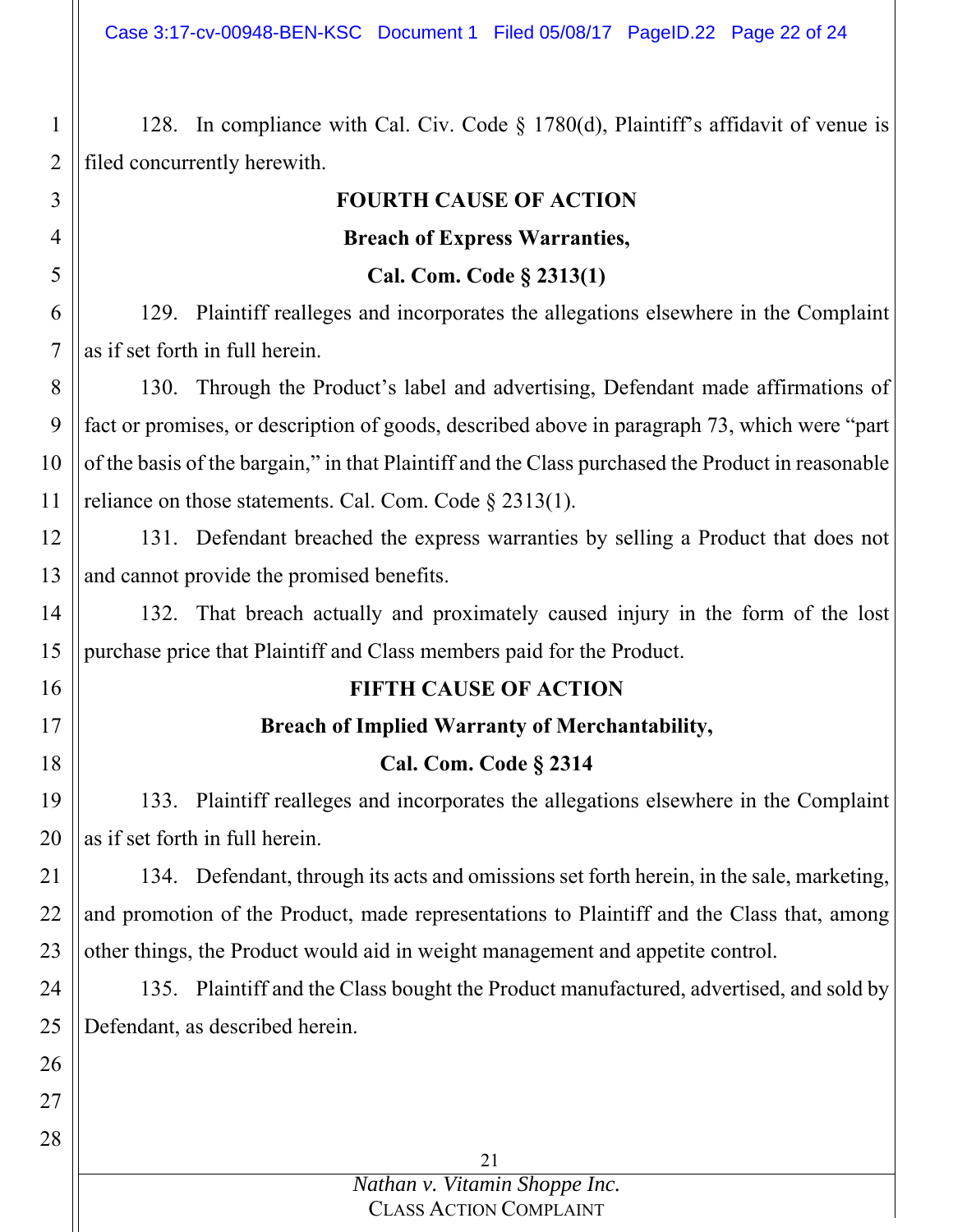136. Defendant is a merchant with respect to the goods of this kind which were sold to Plaintiff and the Class, and there was, in the sale to Plaintiff and other consumers, an implied warranty that those goods were merchantable.

4 5 137. However, Defendant breached that implied warranty in that the Product does not aid in weight management and appetite control.

6 7 8 9 138. As an actual and proximate result of Defendant's conduct, Plaintiff and the Class did not receive goods as impliedly warranted by Defendant to be merchantable in that it did not conform to promises and affirmations made on the container or label of the goods nor is it fit for its ordinary purpose, aiding in weight management and appetite control.

10 11 139. Plaintiff and Class have sustained damages as a proximate result of the foregoing breach of implied warranty in the amount of the Product's purchase prices.

### **PRAYER FOR RELIEF**

13 14 15 140. Wherefore, Plaintiff, on behalf of herself, all others similarly situated and the general public, prays for judgment against Defendant as to each and every cause of action, and the following remedies:

16 17 A. An Order declaring this action to be a proper class action, appointing Plaintiff as class representative, and appointing undersigned counsel as class counsel;

B. An Order requiring Defendant to bear the cost of class notice;

C. An Order compelling Defendant to conduct a corrective advertising campaign;

20 21 D. An Order compelling Defendant to destroy all misleading and deceptive advertising materials and product labels, and to recall all offending Products;

22 23 E. An Order requiring Defendant to disgorge all monies, revenues, and profits obtained by means of any wrongful act or practice;

24 25 26 27 F. An Order requiring Defendant to pay restitution to restore all funds acquired by means of any act or practice declared by this Court to be an unlawful, unfair, or fraudulent business act or practice, untrue or misleading advertising, plus pre-and post-judgment interest thereon;

28

1

2

3

12

18